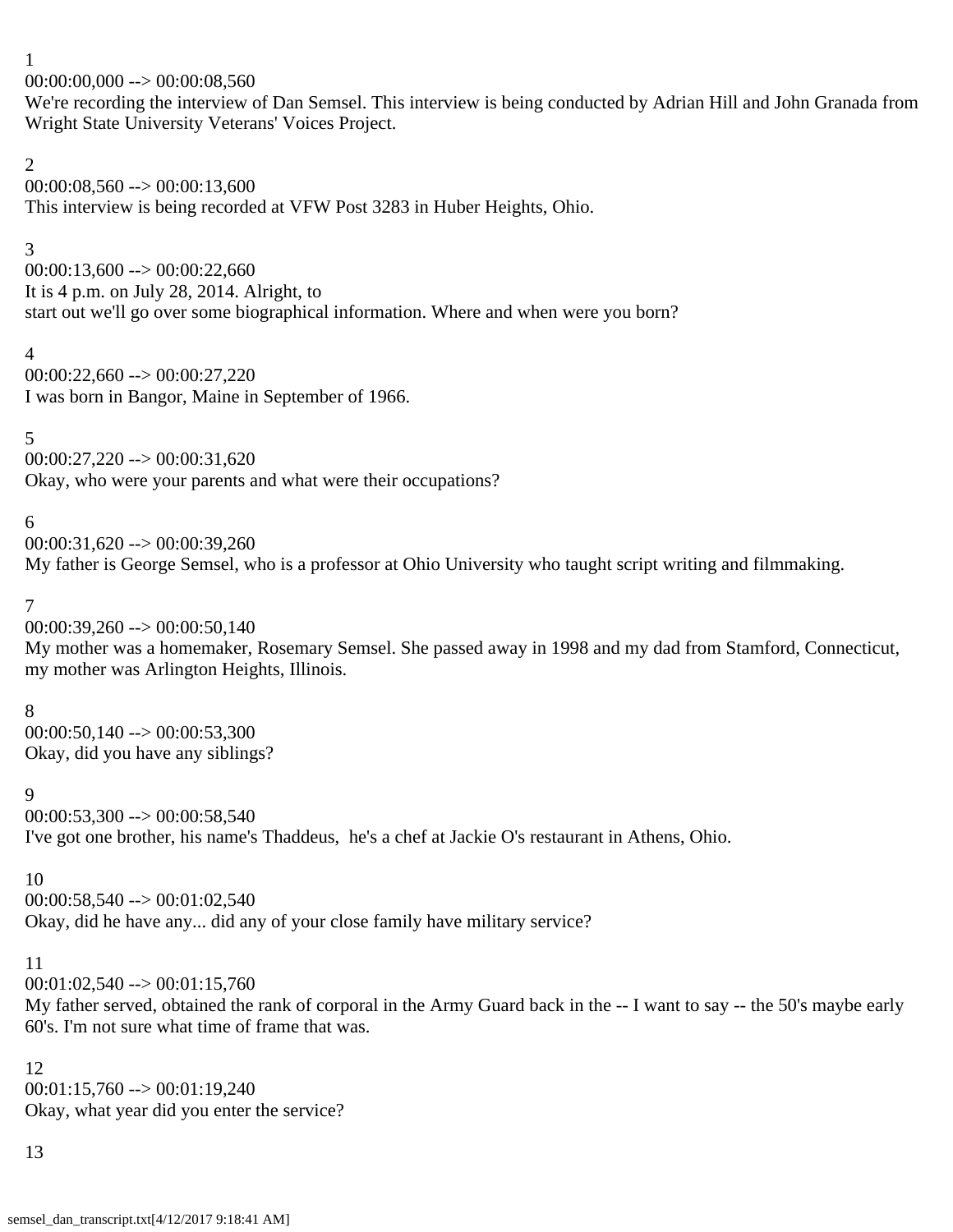$00:01:19,240 \rightarrow 00:01:22,580$ I came in on active duty in January of 1989

14 00:01:22,580 --> 00:01:24,660 And what we're doing it time before you joined?

15 00:01:24,660 --> 00:01:31,740 I just graduated from Ohio University after completing the Air Force ROTC program and finishing my degree.

16  $00:01:31,740 \rightarrow 00:01:34,660$ Okay and what branch did you serve?

17 00:01:34,660 --> 00:01:37,420 I served in the United States Air Force for 25 years.

18 00:01:37,420 --> 00:01:44,700 Okay and you did officer training, so you did not enlist, but you signed a contract with the RTC then?

19

00:01:44,700 --> 00:01:57,360

That's correct, I did the 4 year program. So after 2 years I signed the contract obligating myself to complete the ROTC program or enlisting in the Air Force as the alternative.

20 00:01:57,360 --> 00:02:00,640 Okay and why did you choose the Air Force?

21

00:02:00,640 --> 00:02:09,000

I honestly chose it, because a friend of mine did not have a means to pay for college and was trying to get a scholarship trying to get a scholarship through Air Force ROTC

22

00:02:09,020 --> 00:02:14,220 and I thought by showing up and signing up, that it might help his chances getting a scholarship.

# 23

00:02:14,220 --> 00:02:24,260

He did 4 years and separated, a little bit over 4 years and separated and I and I did it pretty much almost as a whim and 25 years later, retired.

# 24

 $00:02:24,260 \rightarrow 00:02:37,040$ 

Alright, so what... your training after ROTC, after you got out of that program and went into the actual Air Force, what were the first stages of your training?

25  $00:02:37,040 \rightarrow 00:02:38,800$ I guess you didn't go to OCS, did you?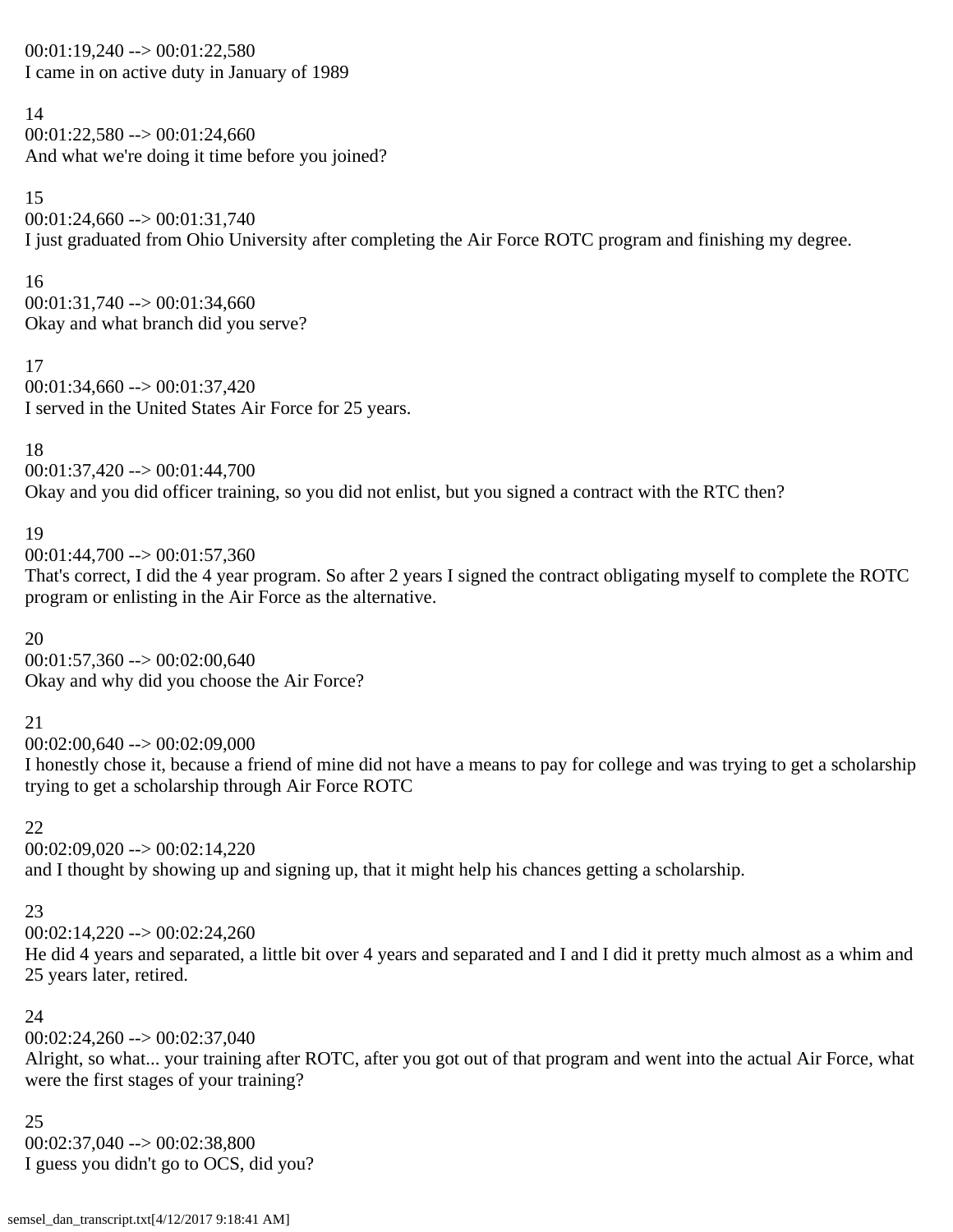$00:02:38,800 \rightarrow 00:02:50,840$ 

No, I did, while in ROTC in 1986, yeah the summer of 1986 I did my field training during the summer in Plattsburgh Air Force Base in upstate New York.

# 27

00:02:50,840 --> 00:02:59,220

It's the only base that I think during the summer training periods that actually has to use their wool blankets that they issue.

# 28

00:02:59,220 --> 00:03:09,960

I completed that program and upon graduation from college, I went straight to a technical school down at Keesler Air Force Base in Mississippi for 5 weeks,

# 29

00:03:09,960 --> 00:03:20,080 technical training and information management and information systems. Then I reported to my first

duty station at Tinker Air Force Base, Oklahoma in March of 1989.

### 30

00:03:20,080 --> 00:03:23,540 Okay, so that was all your initial training then?

# 31

00:03:23,540 --> 00:03:24,560 That was initial training.

# 32

 $00:03:24,580 \rightarrow 00:03:30,540$ 

Okay, do you have any memories from that or remember what it was like, what it felt like getting into that military lifestyle?

# 33

 $00:03:30,580 \rightarrow 00:03:35,720$ It was... transitioning from a civilian lifestyle to a military was interesting.

# 34

 $00:03:35,720 \rightarrow 00:03:47,400$ 

ROTC prepared me to some degree, but it was a whole different thing putting on a uniform once a week for ROTC versus making that your career.

# 35

00:03:47,400 --> 00:03:56,860

And I remember very distinctly, the base itself, Keesler Air Force Base where did my training, was a training base for a lot junior enlisted folks.

# 36

# 00:03:56,860 --> 00:04:11,440

In our barracks, the new junior officer enlisted barracks was right next to one of the junior enlisted dining halls and your arm would wear out saluting the just hordes of young airmen as they came out of the dining hall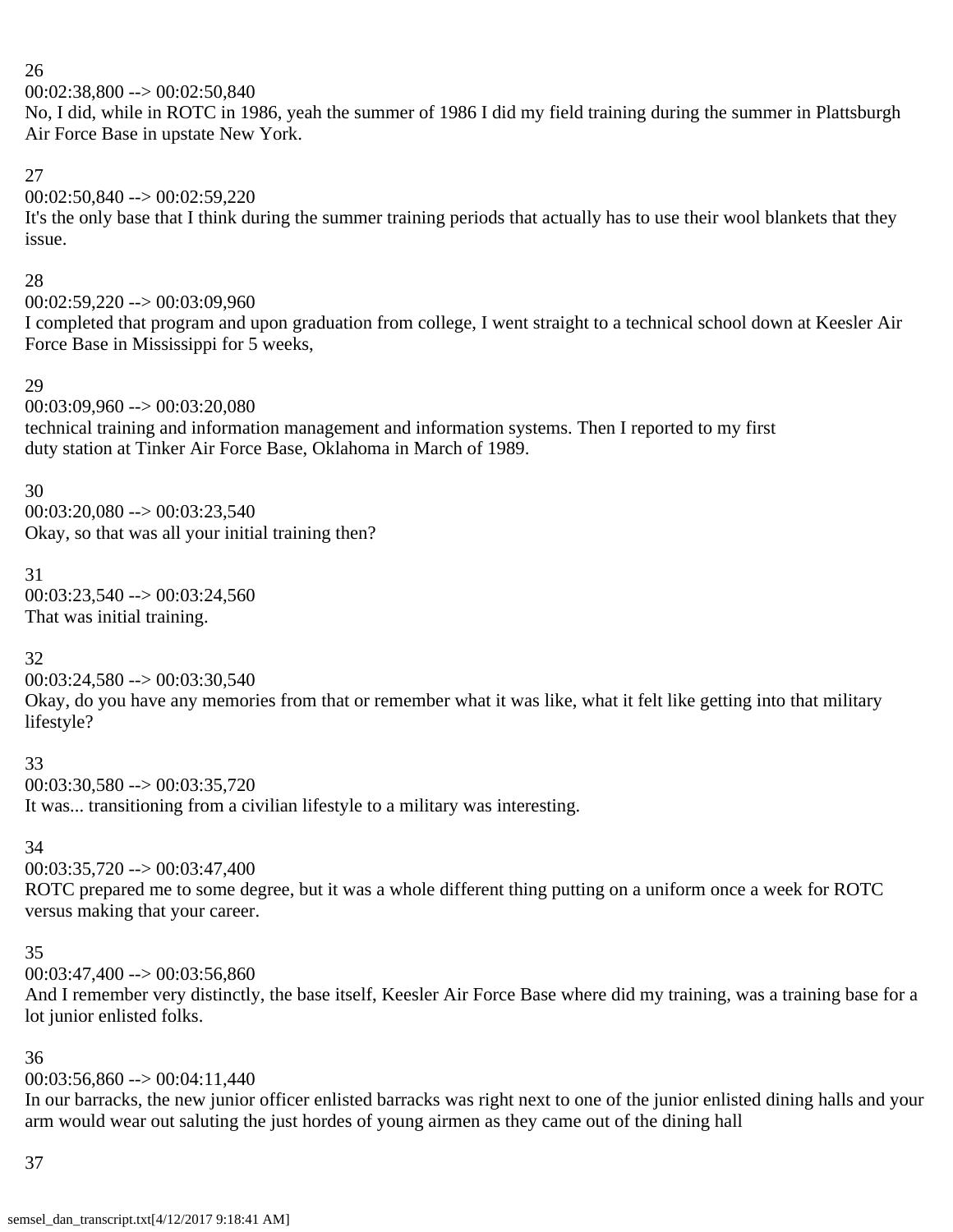### 00:04:11,440 --> 00:04:15,980

and realized they were about to run over a lieutenant who was trying to get back to his dorm room.

#### 38

00:04:15,980 --> 00:04:29,560

It was was complicated when I blew my ankle out doing PT and my dorm room was on 3rd floor, no elevators. So I'd have to hop up 3 floors on crutches with books and

### 39

 $00:04:29,560 \rightarrow 00:04:38,600$ the appropriate training material. So inevitably, the drill sergeants would yell at one of the young airman to grab my books and take them up to the 3rd floor for me,

#### 40

 $00:04:38,600 \rightarrow 00:04:48,160$ which was appreciated, but also very awkward for a brand new lieutenant with less than a month of service time.

### 41

00:04:48,180 --> 00:05:05,240

It was... Mississippi was pretty much as advertised. It was hot, it was humid, the day I signed in was the day the Bengals kind of dropping the Super Bowl to the 49ers for the second time,

### 42

00:05:05,240 --> 00:05:14,780

which was a little bit depressing coming from Ohio, but it was funny, because I showed up on base with a whole host of other brand new trainees, young officers

### 43

 $00:05:14,780 \rightarrow 00:05:20,040$ and we all kind of gravitate to the first person to successfully found the Super Bowl on their TV.

### 44

 $00:05:20,040 \rightarrow 00:05:28,640$ 

Ended up going to that person's room and sitting back and watching the game with a bunch of strangers.

# 45

00:05:28,640 --> 00:05:38,420 It was 5 good weeks and for me it was a chance to reshape my mind little bit, about what I just gotten into.

### 46

00:05:38,420 --> 00:05:51,120

Okay, so how did you adapt to it once you got to your regular duty station and you went form that putting on a uniform once a week to doing it every day?

### 47

 $00:05:51,140 \rightarrow 00:05:55,700$ 

I mean to the food, the barracks, the social life, think you think you adjusted pretty well?

# 48

 $00:05:55,700 \rightarrow 00:06:07,420$ 

I think it came along pretty good, but I had... on the average, an Air Force officer should move every three years. I was screwing that average up for everybody else.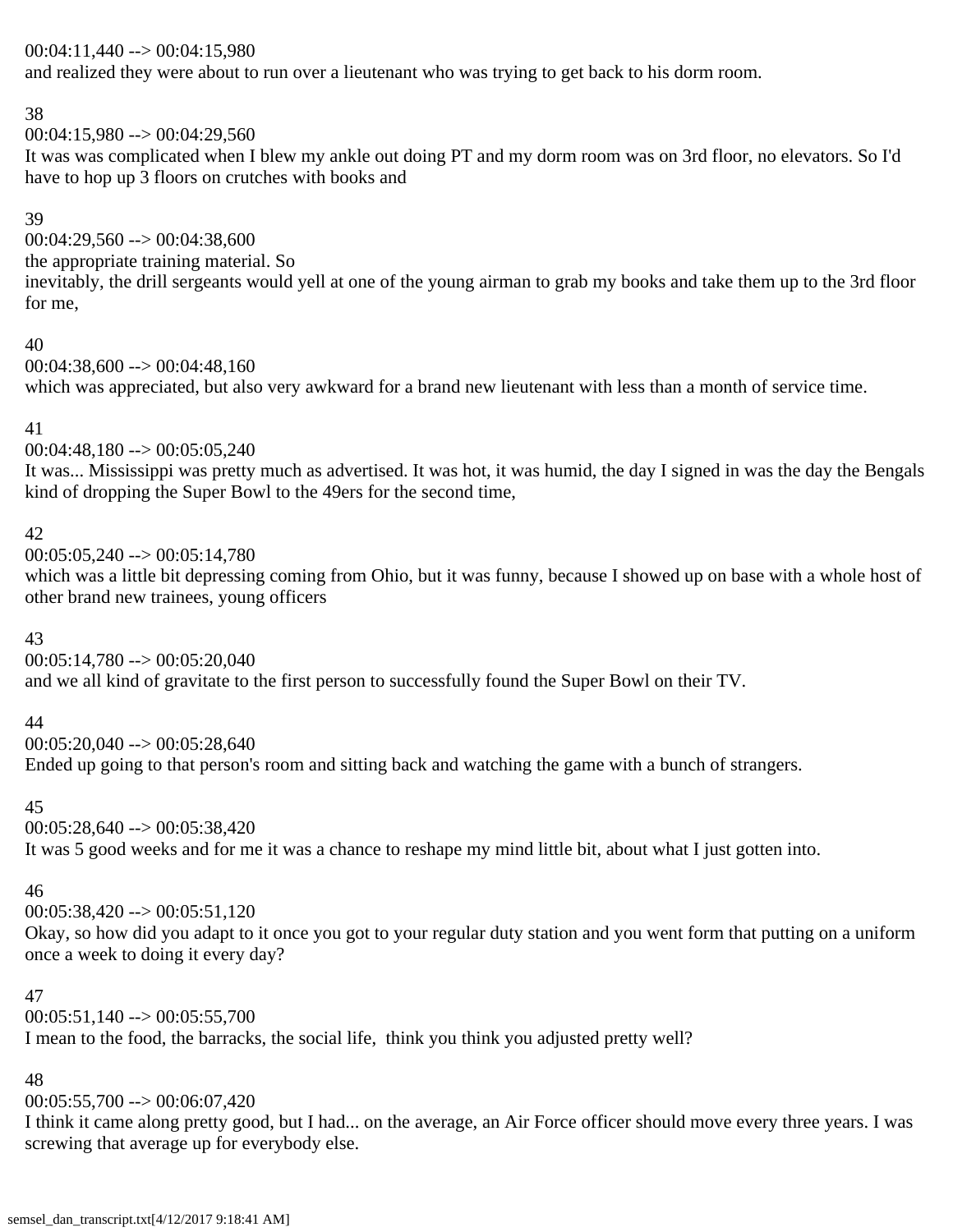00:06:07,440 --> 00:06:16,300

I did my first PCS with 16 months time on station in Oklahoma and I had the virtue of my first couple of assignments of having some non-commissioned office

# 50

 $00:06:16,320 \rightarrow 00:06:29,260$ that did a very nice job of helping understand how the Air Force worked. The master sergeant Jim Dillman was my NCOSC at my second assignment,

# 51

00:06:29,260 --> 00:06:39,820

taught me a lot about the career fields and about how to lead. He showed me some fantastic examples through the way he conducted himself

# 52

00:06:39,820 --> 00:06:50,240

that I carried with me through my career. It's one of those things as a young officers, if you've got that mentor, that experience individual

# 53

00:06:50,240 --> 00:07:02,920

that can really kind of show you how things operated. It makes it so much easier to transition. The first assignment in Oklahoma was learning a lot about what it was to be in the military.

# 54

 $00:07:02,920 \rightarrow 00:07:11,640$ 

By the time I got to Nevada and the second assignment, it was 16 months after I had gotten to Oklahoma I got a chance to work with Sergeant Dilmer in Nevada

# 55

 $00:07:11,640 \rightarrow 00:07:20,860$ It was honing my skills and learning that my ego was not needed in the Air Force.

# 56

 $00:07:20,860 \rightarrow 00:07:33,160$ What kind of leadership skills did you learn from him or just picked up as you went throughout your first couple years of being a you know, a new lieutenant?

# 57

00:07:33,160 --> 00:07:42,979 Well Jim was great at basically show me how to manage time, how to basically focus on the objective at hand.

### 58

00:07:42,980 --> 00:07:50,280 What is the job that we're really trying to accomplish and looking at every small piece that goes into that.

# 59

 $00:07:50,280 \rightarrow 00:08:02,160$ 

Where does that fall into the objective of the squadron? Whether it's something as mundane as performance over whether it's the scheduling of the weekly rotators.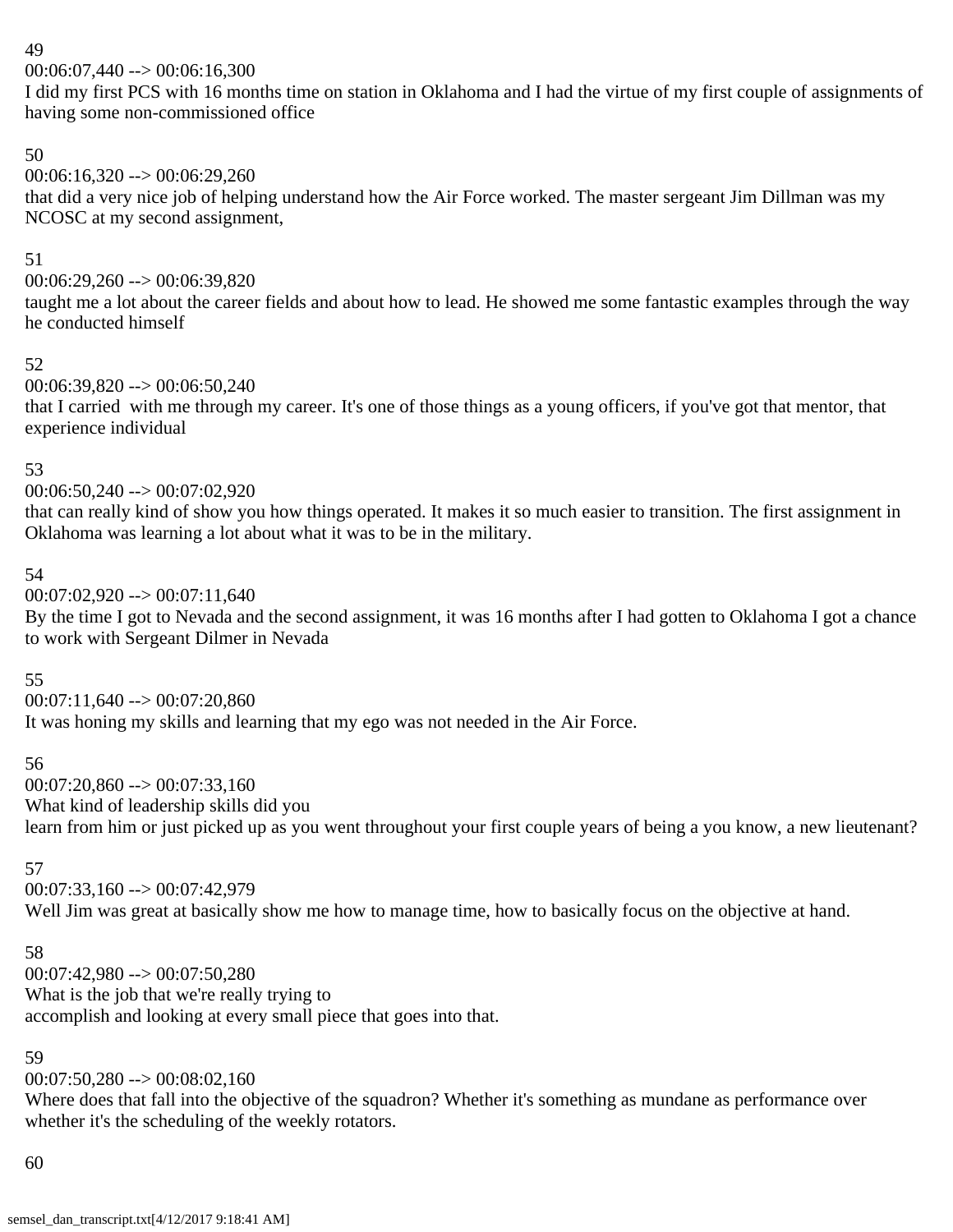# 00:08:02,160 --> 00:08:11,220

The job I had in Nevada, we flew to work on Tuesday, we flew home on Friday every single week. So it was like being on a short remote assignment,

### 61

 $00:08:11,220 \rightarrow 00:08:20,300$ 

a week long remote assignment every week, but he found a way to basically show how every piece sticked together.

# 62

00:08:20,300 --> 00:08:27,220

I think the lesson I took from him the most was to realize that every job out there ties into the Air Force mission and

# 63

00:08:27,220 --> 00:08:35,640

and sometimes you have to stretch a little to see what the connections are, but he broke it down to make it very simple and that really paid off for me down the road,

# 64

00:08:35,640 --> 00:08:42,260 because I could look at what I was doing and try to figure out how to eat the elephant one bit at a time as a result.

# 65

 $00:08:42,260 \rightarrow 00:08:51,040$ 

It wasn't looking at trying to do the entire deployment form start to finish in 30 minutes, it was figuring out what's the first step to take, what's the second step to take.

# 66

00:08:51,040 --> 00:09:05,720 Okay, alright. So let's go to your wartime experiences abroad. Where did you serve? You listed them earlier.

# 67

00:09:05,720 --> 00:09:18,260 I served in Desert Storm in Saudi Arabia at Al-Kharj, which was at the time, the asset reconstitution unit for the Air Force.

# 68

00:09:18,260 --> 00:09:32,100

We took all the stuff left over after the fighting ceased and tried to put it all back together, primarily the bare base deployment packages from New Mexico.

# 69

00:09:32,100 --> 00:09:40,480

We tried to take all the spare parts that had been used to assemble these bases and repackage them and send them back for reuse.

# 70

00:09:40,480 --> 00:09:43,400 That was post-Desert Storm.

# 71

 $00:09:43,400 \rightarrow 00:09:55,720$ And then deployment was to Al Dhafra in the UAE with KC-10 tankers. I went over there as the director of logistics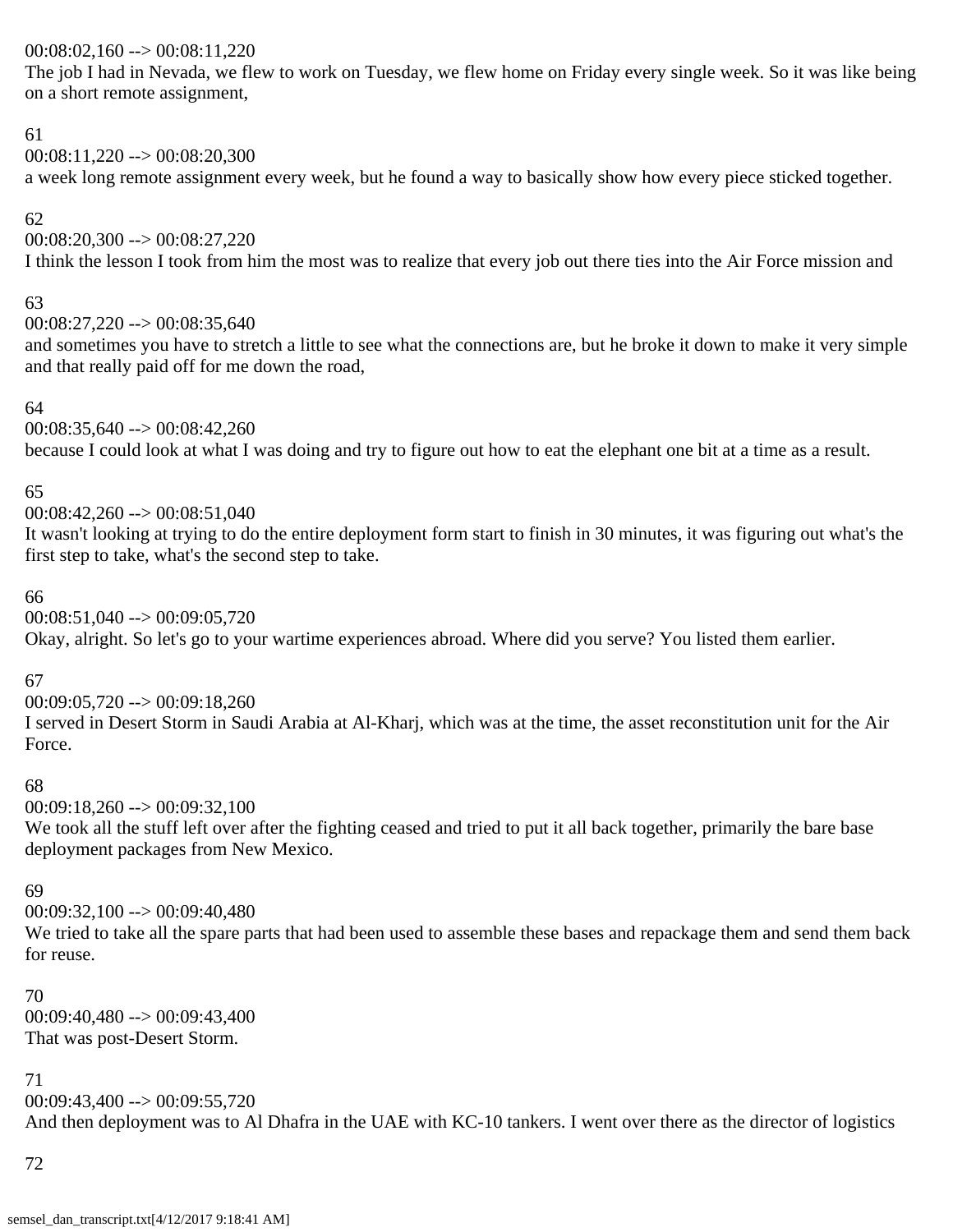### $00:09:55,740 \rightarrow 00:10:05,440$

and our job there was to launch tankers in support of the Operation Southern Watch missions. That was 1997, right after my daughter had been born.

### 73

00:10:05,440 --> 00:10:12,820 I deployed two weeks after she was born. What made the first deployment, the desert storm one a little more interesting,

# 74

00:10:12,820 --> 00:10:23,620

was I had just come back from a one-year remote in Iceland. So in theory, I was supposed to be untouchable for being sent on another remote,

### 75

00:10:23,620 --> 00:10:30,820

but a tasking came down and look at all the available people that could fill the tasking, it turned out I was the most eligible to deploy.

# 76

00:10:30,820 --> 00:10:38,160 So nine months after I came back from remote and three months after, my wife and I found out we were pregnant.

# 77

 $00:10:38,160 \rightarrow 00:10:43,720$ The I'm heading over to the desert and telling my wife that I may not be back when the baby is a born.

# 78

00:10:43,720 --> 00:10:51,380

So there was a direct correlation between the desert deployments and daughters in my household.

# 79

00:10:51,420 --> 00:11:01,580

My third deployment was to Panama and that lead to follow on trips to El Salvador and Columbia, when I was stationed in Arizona.

# 80

00:11:01,580 --> 00:11:02,660 What year was that?

# 81

 $00:11:02,660 \rightarrow 00:11:09.940$ That was in 1999. I closed Howard Air Force Base in 1999. I had a gift for closing installations.

# 82

00:11:09,980 --> 00:11:20,060

I've been involved with base closures and unit closures in the past, so they deployed me panama to help shut down that base.

# 83

 $00:11:20,060 \rightarrow 00:11:25,460$ and I was one of the last 10 people to walk off before it was turned over to Panamanians.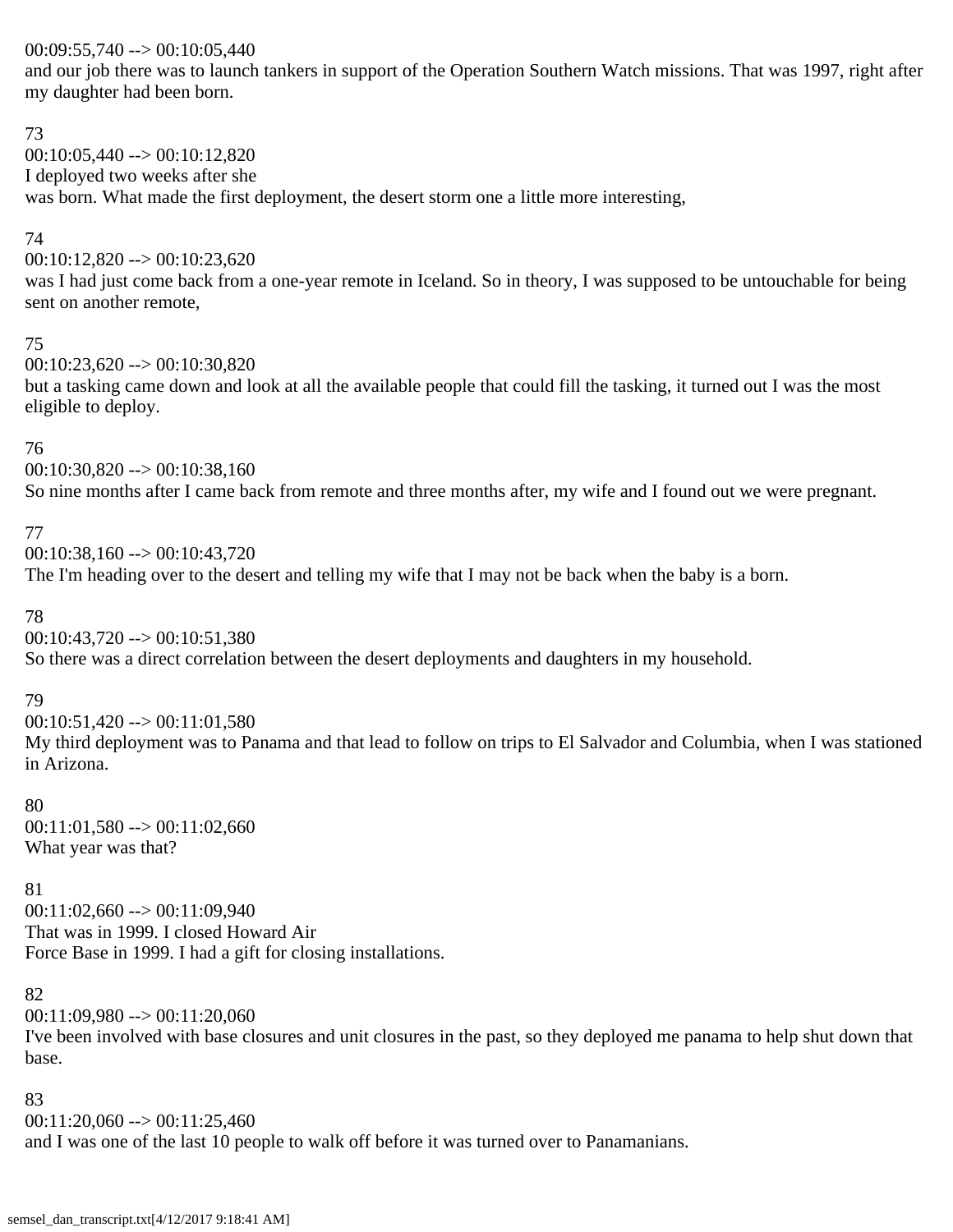00:11:25,460 --> 00:11:36,480

Following that trip I was sent to El Salvador and Columbia to do partnership initiatives with their air forces and

# 85

00:11:36,480 --> 00:11:45,740

that was the first time that I really got to see what it was like to be in a real high threat environment, operating in Columbia.

# 86

 $00:11:45,760 \rightarrow 00:11:56,640$ 

And then followed that in 2004 with a deployments to Iraq Freedom, to Baghdad with Task-Force Rio as the operations officer.

### 87

00:11:56,640 --> 00:12:03,740

As a career Air Force fuels officer you expect to spend most of your lives running air bases.

# 88

 $00:12:03,740 \rightarrow 00:12:12,220$ 

Apparently I made the mistake of saying stop being saying "hooah" at a staff meeting. So I deployed with the 1st Cav, we were attached to the 1st Cav,

# 89

00:12:12,220 --> 00:12:23,520

an Army unit out of Texas and I spent my deployment in OIF on convoy with the Army, which for a career Air Force fuels guy

# 90

 $00:12:23,520 \rightarrow 00:12:35,460$ 

who had gone in learning how to shoot paper targets and clean a 9 mil, it was an eye opening experience to learn how to be a combat effective soldier,

# 91

 $00:12:35,460 \rightarrow 00:12:47,540$ to be able to go out on his convoy operations. And then my final deployment was 2008. I went to Kandahar, Afghanistan as the deputy commander

# 92

 $00:12:47,560 \rightarrow 00:13:02,580$ 

for an expeditionary group doing basically, medivac and air rescue missions and doing UAV operations in support of the, primarily the Afghanistan theater,

# 93

00:13:02,800 --> 00:13:12,080

but in particular with the Princess Patricia's Royal Canadian Lite Infantry operations in Southern Afghanistan at the the time.

### 94

 $00:13:12.080 \rightarrow 00:13:14.540$ What base were on in Kandahar?

# 95

 $00:13:14,540 \rightarrow 00:13:25,080$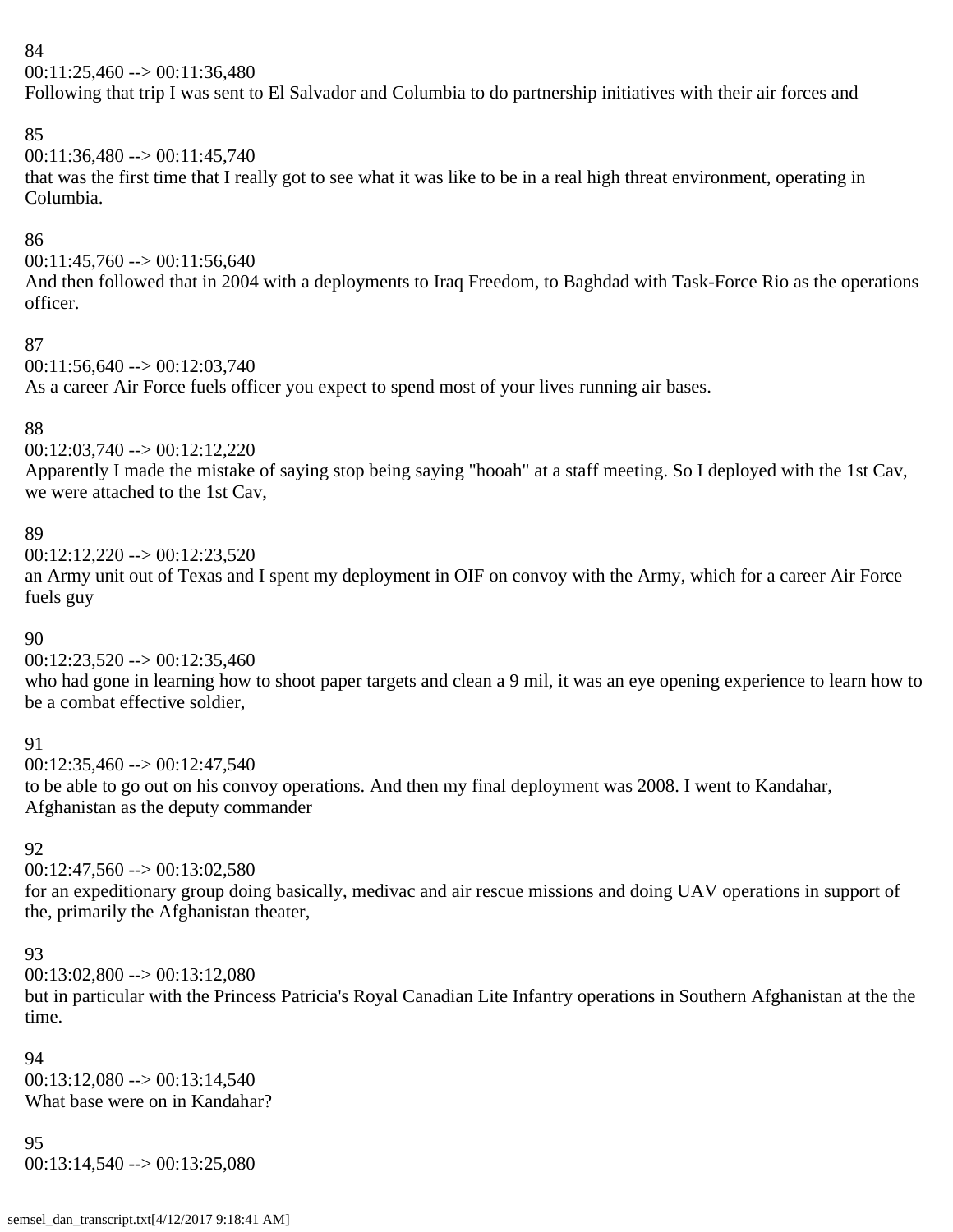I was on Kandahar proper. I was... our unit was based out of Camp Sammick, which was on the Kandahar Air Base, named for an Air Force PJ that lost his life, I believe.

#### 96

 $00:13:25,080 \rightarrow 00:13:32,600$ 

Okay. Alright, now when you were overseas for any of these deployments, did you see any combat when you were over there?

97

00:13:32,600 --> 00:13:39,180

Yes, particularly with... when I was with the 1st Cav. We were outside the wire four days of the week.

### 98

00:13:39,180 --> 00:13:40,240 Okay.

### 99

 $00:13:40.240 \rightarrow 00:13:57.180$ 

And we took pot shots probably every other time we were outside. I survived an IED strike on my convoy. I was a regular event, unfortunately too regular.

### 100

00:13:57,180 --> 00:14:09,160

When the Blackwater contractors were ambushed on one of the main supply routes our convoy happened to be south of Baghdad

### 101

00:14:09,160 --> 00:14:20,560

and they put us into a blocking position to try and engage the guys who had ambushed the Blackwater guards and the bad guys never did come to us,

### 102

 $00:14:20,560 \rightarrow 00:14:30,960$ but it's kind chilling again, to be an Air Force guy from... stuck behind a fence line and then rear based most of the time

# 103

00:14:30,960 --> 00:14:41,940

to suddenly being told by our convoy commander "get out, we're going to be moving real quick to this location. If you see these vehicles, engage on site".

### 104

00:14:41,940 --> 00:14:50,700 It was, you know, I'll give the Army a rash of crap every chance I get, but god bless them for knowing what they know.

#### 105

 $00:14:50,700 \rightarrow 00:14:55,780$ They taught me how to be at least, not just baggage.

# 106

00:14:55,780 --> 00:15:01,780

Yeah. Did you... what was your rank at the time of that last point you were talking about?

### 107

00:15:01,780 --> 00:15:12,860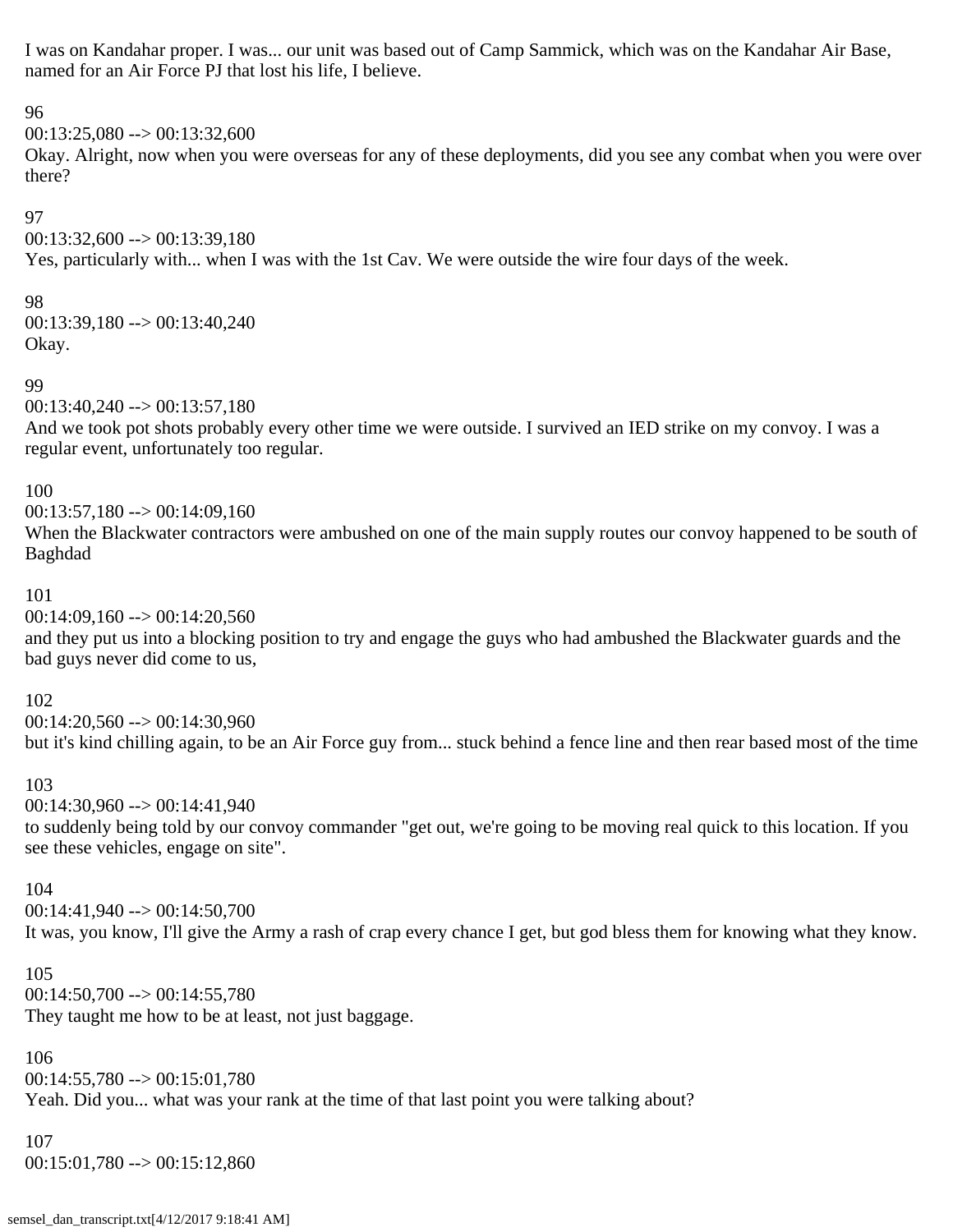In Iraq I was a major. I got a major promotable to lieutenant colonel. What was kind of funny about that was there was two majors promotable.

108 00:15:12,860 --> 00:15:24,260 So we had to compare dates for HANK and the most senior person would be the unit deputy and the other guy had me by two months, date and rank. 109  $00:15:24,260 \rightarrow 00:15:34,560$ So he became the deputy, he was an Army O4 and as Air Force O4, being the junior of the two, I became the operations officer. 110  $00:15:34.560 \rightarrow 00:15:40.340$ So the guy with the Army skills was not going out with the Army unit. 111 00:15:40,340 --> 00:15:40,980 Yeah. 112  $00:15:40,980 \rightarrow 00:15:46,100$ [clearing throat] Which we both found kind of comical from time to time. 113  $00:15:46,100 \rightarrow 00:16:00,520$ Yeah. [laughing] Alright, so what were your regular duties? Let's see, we covered the Iraq one, what about... you said you broke down bases in South America? 114  $00:16:00,520 \rightarrow 00:16:02,520$ That was pretty much your duty there, was to break down bases. 115 00:16:02,520 --> 00:16:03,880 Closed up Howard Air Force Base. 116 00:16:03,880 --> 00:16:06,880 Okay and then what about in Kandahar? You said it was UAV? 117  $00:16:06,880 \rightarrow 00:16:14,240$ Kandahar we did the UAV operations, supporting the [inaudible] operations, supporting the real-time surveillance

00:16:14,240 --> 00:16:29,840 and as the forward location, we'd make sure the birds got up in the air, so the guys that were flying those birds and doing the intel and and doing the appropriate surveillance operations had them ready to go.

119

118

00:16:29,840 --> 00:16:38,180

And then we also, our group was kind of a patchwork group of all the Air Force assets at the location at the time.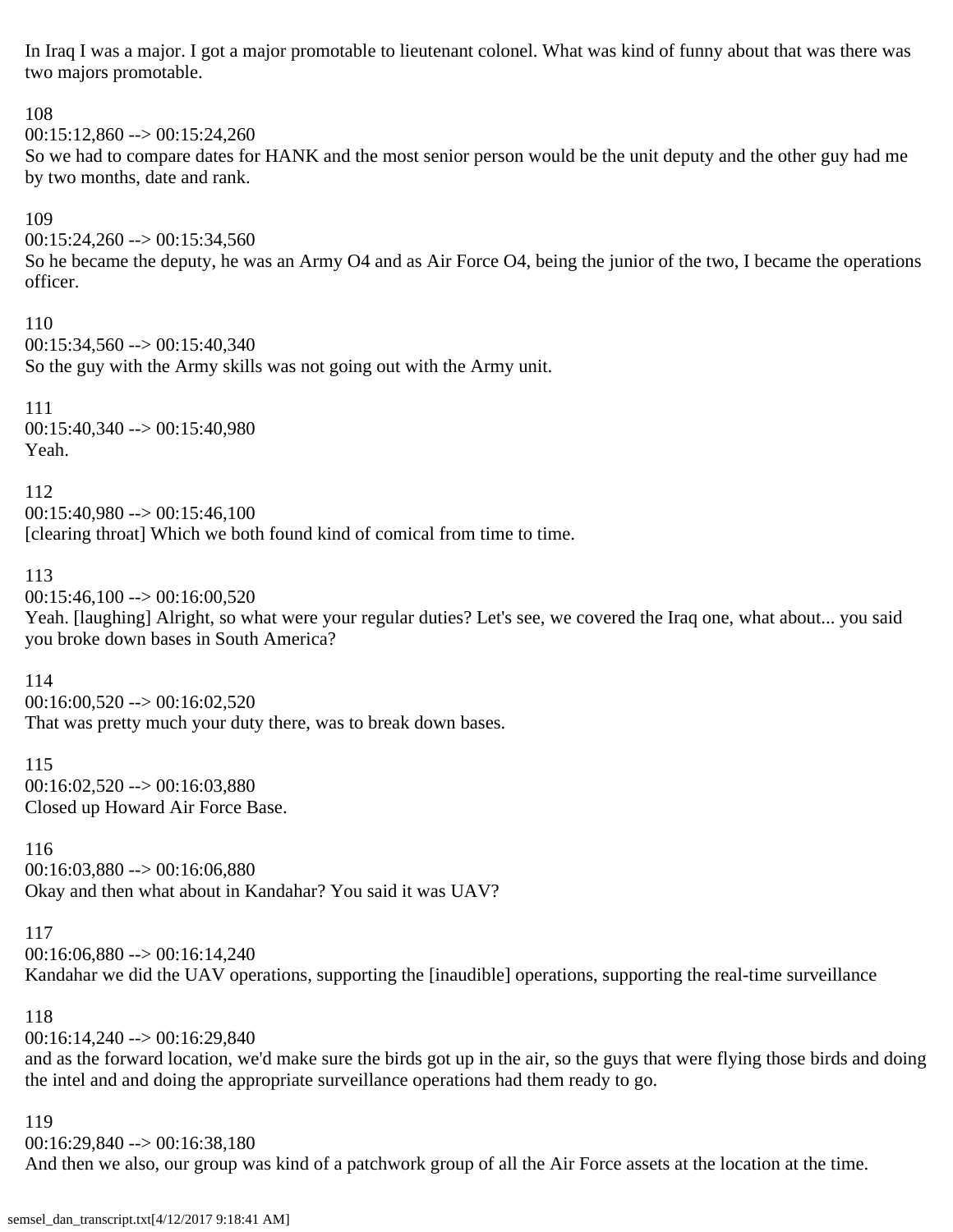$00:16:38,220 \rightarrow 00:16:50,080$ 

So we also had the Pave Hawk rescue choppers. So the para-rescue guys and the medi-vac rescue also fell under us.

#### 121

 $00:16:50.080 \rightarrow 00:16:58.040$ And those guys would do the operations to bring in the causalities direct out of combat, straight to the hospital.

### 122

00:16:58,040 --> 00:17:02,840

Okay, so what was your specific job, were you were just in charge around there?

### 123

00:17:02,840 --> 00:17:04,340 I was the deputy commander out there...

124 00:17:04,340 --> 00:17:04,840 Okay.

### 125

00:17:04,840 --> 00:17:10,020 and it was oversight, back up the commander that oversaw all of the operations.

### 126 00:17:10,020 --> 00:17:10,900 Okay.

# 127

 $00:17:10,900 \rightarrow 00:17:23,780$ 

And again, not a standard job for a career supply fuels type. Just happened that I had the skill set and I was deployable at the time when they needed somebody to cover that operation.

128 00:17:23,780 --> 00:17:27,480 So, took me out of my comfort zone, had to learn on the fly again.

### 129

00:17:27,480 --> 00:17:37,020 Yeah, going back to that deployment to Iraq. Now you said you went on a lot of convoys. What was the purpose of that? Like where were you?

#### 130

 $00:17:37,020 \rightarrow 00:17:46,260$ 

We were doing... We're basically overseeing the Iraqi humanitarian fuel importation mission.

### 131

 $00:17:46,260 \rightarrow 00:17:56,380$ 

We had set up contracts, because under Saddam, no one could have cars. So the Iraqi controlling could handle the demand,

### 132

00:17:56,380 --> 00:18:00,960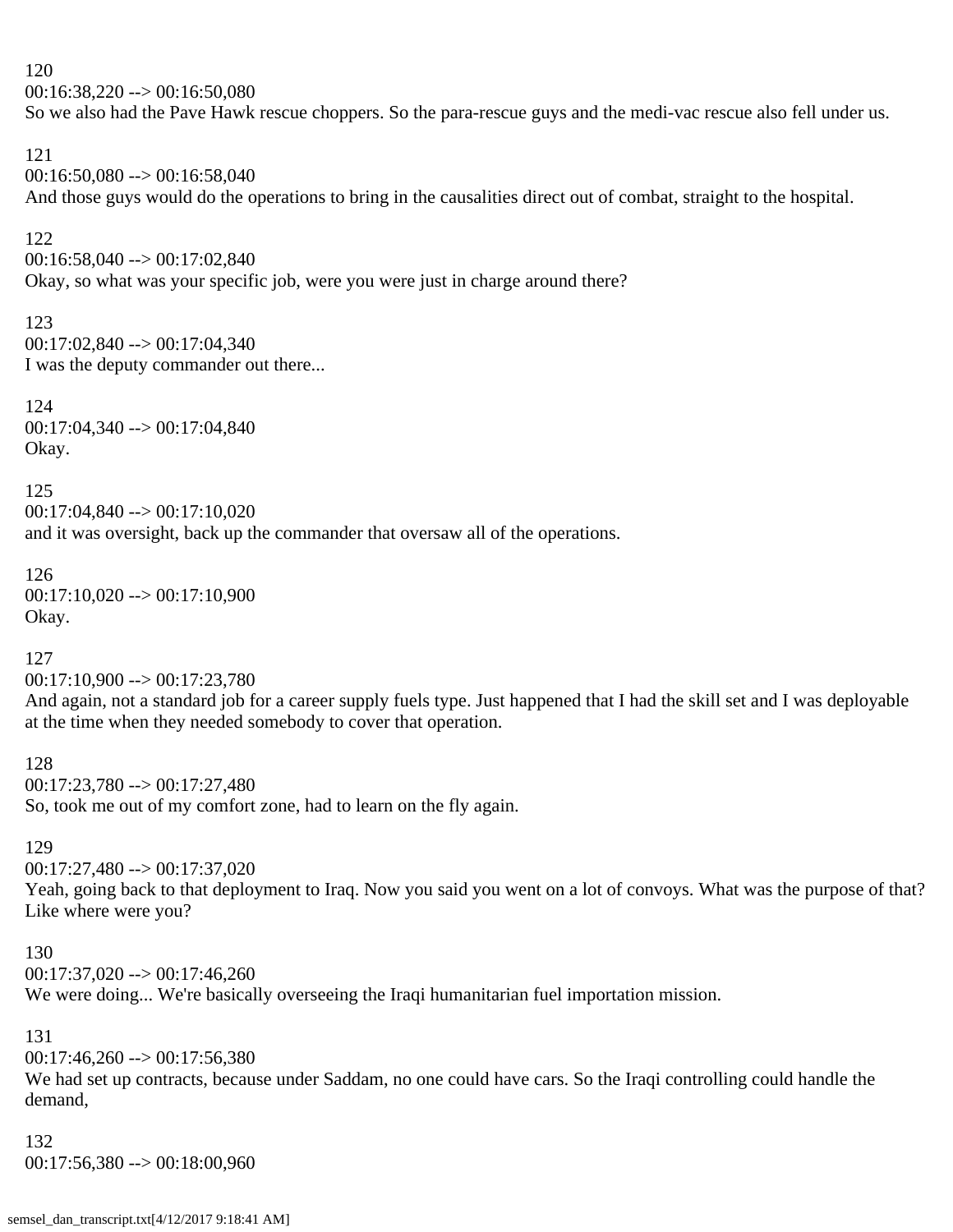producing enough refined product for Saddam and his henchmen and people weren't allowed to have cars.

# 133

 $00:18:00.960 \rightarrow 00:18:09.940$ After Saddam was gone, everybody in the country seemed to develop a need to have a car and they did a fantastic job patch-working some things together

### 134

00:18:09,940 --> 00:18:19,260 that would not come close passing any road standards in the US, but now they're going through fuel faster than the refiners could produce it.

### 135

 $00:18:19,260 \rightarrow 00:18:27,160$ 

So Iraq has a great crude oil capability, but they need to figure out how to get enough fuel in to support their economy as it was growing.

### 136

 $00:18:27,160 \rightarrow 00:18:35,500$ So we basically arranged contracts, pipelines, trucks to bring in refined fuel products to to Iraq.

### 137

 $00:18:35,500 \rightarrow 00:18:45,640$ 

My role was to go out and directly engage with the senior folks at the various refineries and the various distribution hubs,

### 138

 $00:18:45,640 \rightarrow 00:18:55,920$ 

to make sure that they had what they needed to bring the steel into the country and try to meet the ambassadors goal of - - I want to say it was --

### 139

 $00:18:55,920 \rightarrow 00:19:11,880$ 

15 days supply of gasoline and diesel for the entire country. So it's a lot of... I drank a lot of coffee with the folks that were involved in the Iraqi oil industry.

# 140

 $00:19:11,880 \rightarrow 00:19:25,140$ 

And we also did evaluation of the capability of their refineries to receive trucks, we did assessments of their industrial capacity, their storage capacity,

### 141

 $00:19:25,140 \rightarrow 00:19:43,140$ 

and we helped develop ways to make it more comfortable and more, I guess more viable for the drivers to want to drive in form Turkey or Jordan or Kuwait to bring fuel into the country.

# 142

 $00:19:43.140 \rightarrow 00:19:52.980$ 

And the ultimate mission was to transition the entire operation back to the Iraqi government, to the Ministry of Oil, but it had to be built first.

### 143

 $00:19:52,980 \rightarrow 00:19:58,680$ 

Yeah, so do capacity for them, new capability for them. So that's why it was brought in.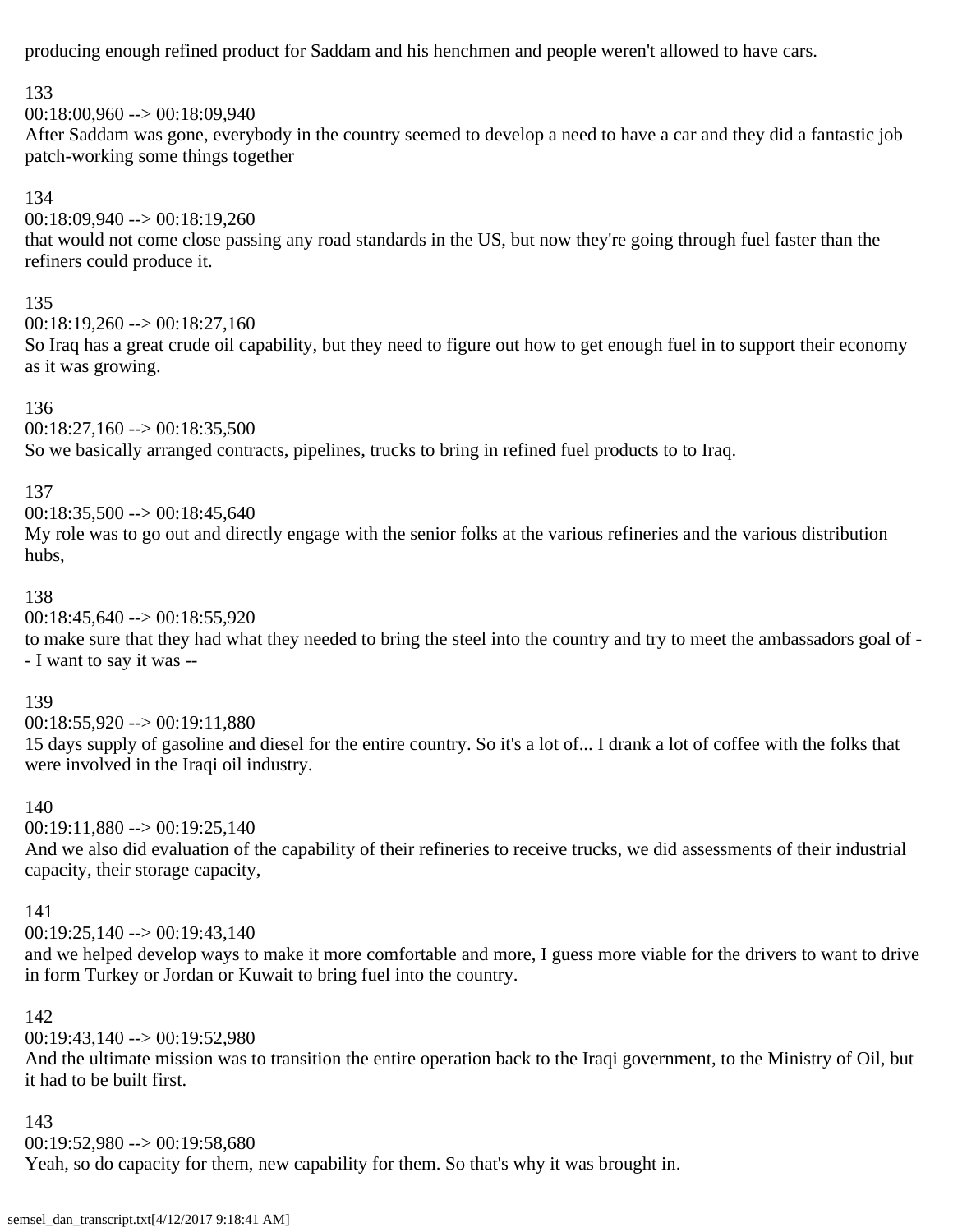00:19:58,680 --> 00:20:10,820

Now, being Air Force and I guess not expecting maybe, to be in a combat environment or at least outside the wire to a prospective,

# 145

00:20:10,840 --> 00:20:19,740

what was your initial reaction when you found out that was going to be your assignment and what was your reaction the first time you actually were engaged?

# 146

 $00:20:19.740 \rightarrow 00:20:31.740$ I think I had no idea what I was getting into. The reality came to pass when I sent to Fort Bliss for the pre-deployment training with the Army,

### 147

00:20:31,740 --> 00:20:39,080 as opposed to going through Air Force pre-deployment training, which was a whole different world for me.

### 148

00:20:39,100 --> 00:20:48,420

It was learning how to move and shoot and a lot of the combat skills that we just did at the time, did not teach in the Air Force.

### 149

 $00:20:48,420 \rightarrow 00:20:55,420$ 

We changed that up. Some of the guys who worked for me at a later assignment were part of the guys who built the combat convoy courses,

### 150

00:20:55,420 --> 00:21:09,040

when Air Force drivers started taking this convoys on. It was eye-opening. My reality was changed when I wasn't just cleaning a 9 mil and shooting paper targets,

### 151

 $00:21:09.040 \rightarrow 00:21:23.880$ 

when I was actually having to move forward and engage pop-up targets on an Army range and getting lectures from experienced Army civilians and senior NCOs on the impact of the training.

# 152

 $00:21:23.880 \rightarrow 00:21:38.500$ 

And first time I heard shots fired in anger. You know, the adventure goes out really, really fast when somebody says "by the way, their shooting at us".

### 153

00:21:38,500 --> 00:21:46,240

Until you hear the sound of a bullet going by you, you don't know what it sounds like and that was eye-opening.

# 154

 $00:21:46.240 \rightarrow 00:21:56.180$ When we got hit with the IED, that was you know, it's an understatement to say that was a significant emotional event.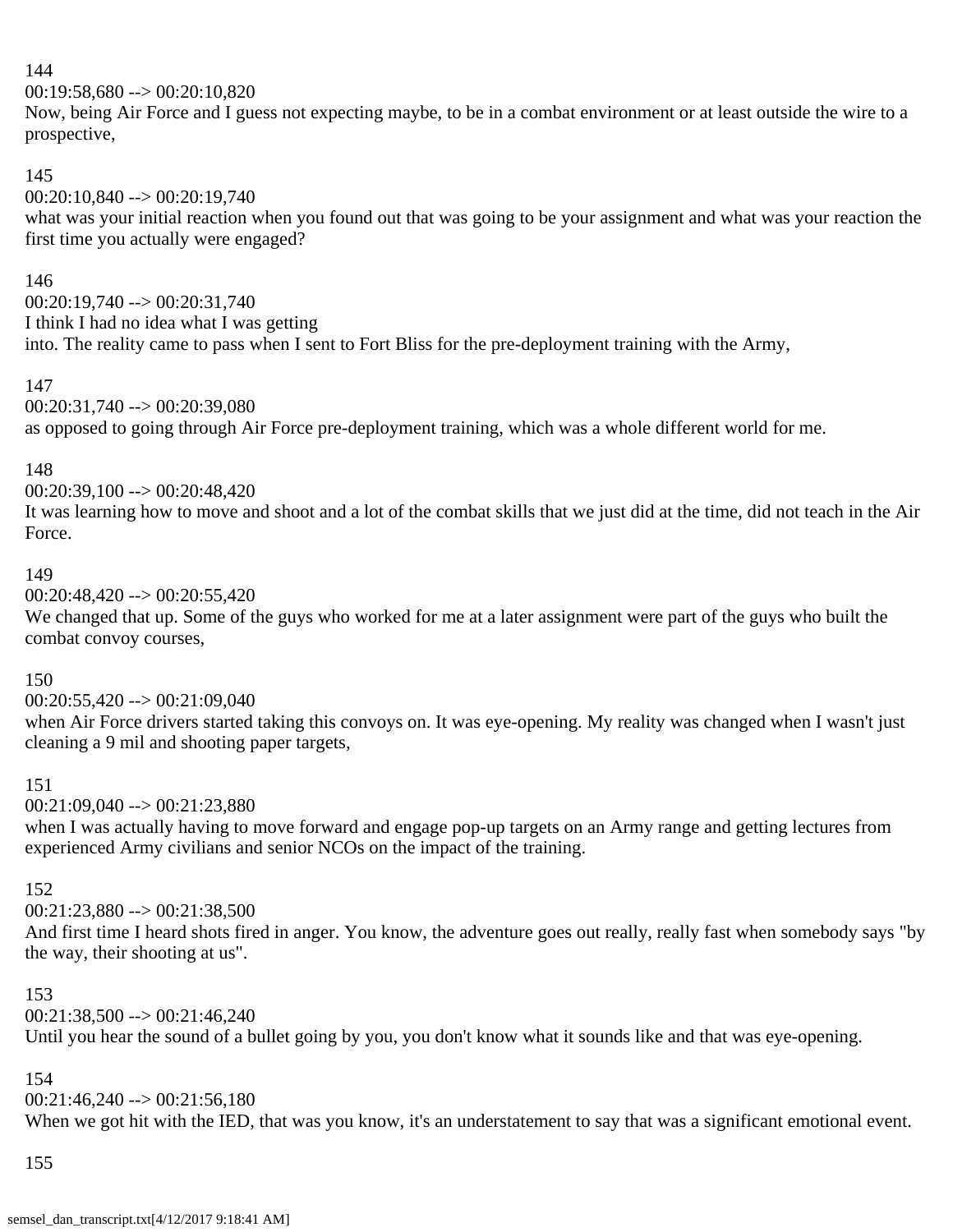### $00:21:56,180 \rightarrow 00:22:04,480$

I came back in that day completely wired. I mean the adrenaline coursing through my body.

# 156

00:22:04,480 --> 00:22:14,120

We got out lucky; we got shaken up, but nobody hurt, nobody killed. Superficial damage.

# 157

 $00:22:14,120 \rightarrow 00:22:27,820$ 

Finished our mission, came back in, and about 6 hours later the adrenaline all wore off and I slept like a baby, bu the next day I woke up and I was a wreck

### 158

00:22:27,820 --> 00:22:34,260 and my boss could see it. He kicked me out of the office and told em to spend some time with the chaplain.

### 159

 $00:22:34,260 \rightarrow 00:22:55,740$ 

So it changes your perspective. I never, ever would've imagined being put in that position and it was, well, a big difference between hearing bullets going by and hearing the bomb go off.

### 160

### $00:22:55.740 \rightarrow 00:23:02.220$

Alright, how did you stay in touch with your family and friends on your deployments, respectively?

### 161

 $00:23:02,220 \rightarrow 00:23:15,240$ 

You know, my kids when I went to Baghdad were very young, elementary school and we used traditional paper letters.

# 162

 $00:23:15,240 \rightarrow 00:23:24,580$ 

I think it's kind of funny, because my younger daughter is very quiet, she doesn't talk as much as her older sister talks all the time,

# 163

00:23:24,580 --> 00:23:33,840

but she liked to draw pictures. So she would send pictures rather than writing out sentences. I think she was kindergarten maybe first grade, that time frame

# 164

00:23:33,840 --> 00:23:49,500

and she sent some just absolutely adorable drawings she did. One of them was, it was kind of funny, it was a card she did and cover was little girls crying.

### 165

 $00:23:49,500 \rightarrow 00:23:58,060$ 

I've got two daughters and I'm sitting there thinking "that's just just kind of a kick in the morale junk right there", but I kept those.

# 166

 $00:23:58,060 \rightarrow 00:24:15,960$ 

And then one of the neatest things was when I came home, the day I got back I was very jet lagged after flying from Iraq to Kuwait to Germany to Fort Bliss to go through their reintegration program.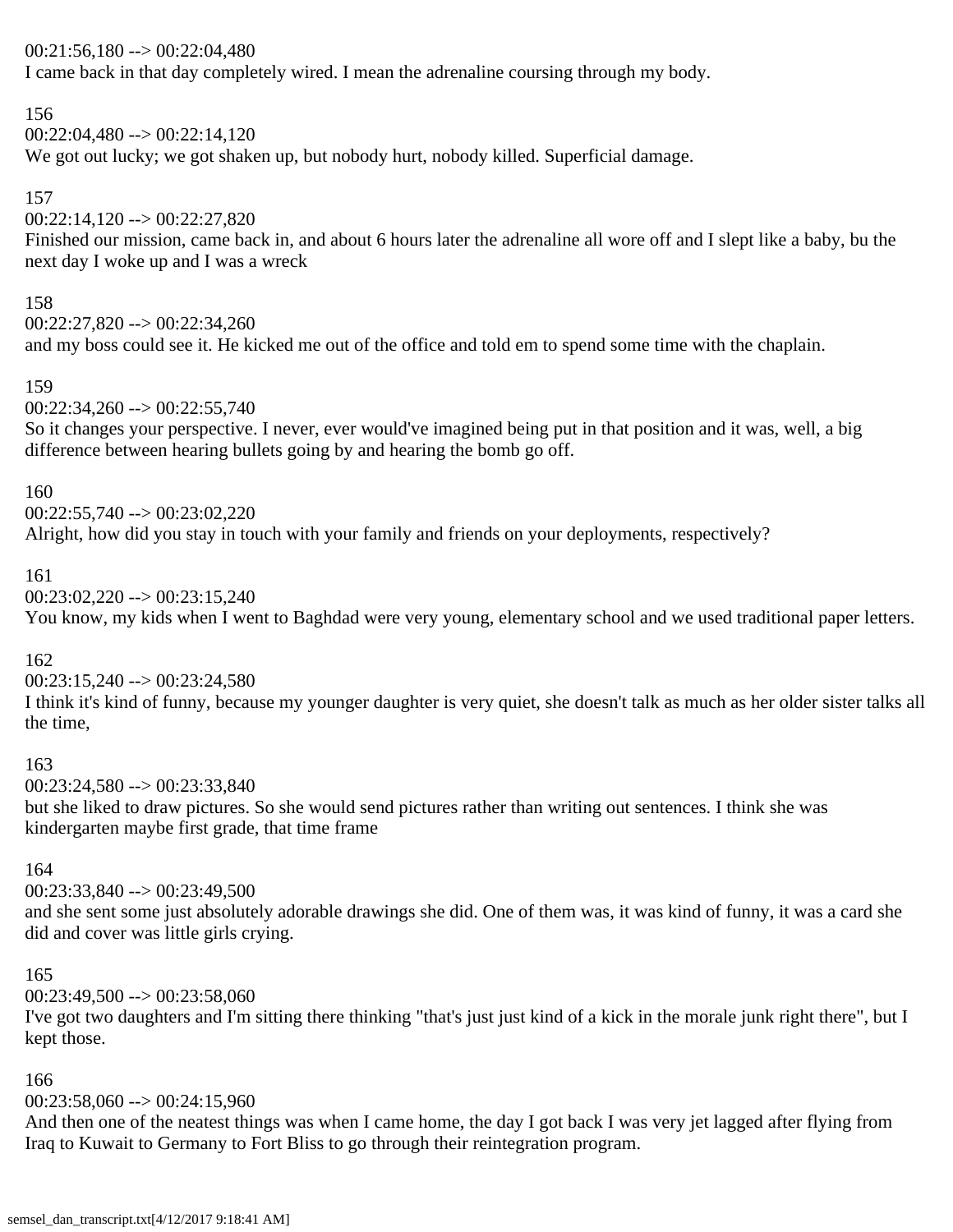$00:24:15,960 \rightarrow 00:24:25,680$ 

Then from Fort Bliss to Dallas to Hawaii. I had no Idea what day it was, what time it was when I hit the bay. I was probably about 3:30 in the afternoon.

# 168

00:24:25,680 --> 00:24:34,960

I didn't get up until the next morning, when I woke up. I went downstairs and my younger daughter had drew a little picture that I've still got.

# 169

00:24:34,960 --> 00:24:50,720

It was just a girl with a big smiling face and just wrote on top of it "Daddy's home". Yeah, I've still got that one. That was tough, but we did traditional letters.

# 170

 $00:24:50,720 \rightarrow 00:25:01,320$ 

But I didn't want to use electronic media at that point for OBSEC reasons. I didn't want to talk about what I was doing.

# 171

 $00:25:01,320 \rightarrow 00:25:14,340$ 

I emailed my wife on a regular basis, but the kids were too young for email. That changed when we got to Afghanistan and the kids had their own email accounts and it was a daily ritual,

# 172

 $00:25:14,340 \rightarrow 00:25:28,360$ 

I'd go in an hour before work and email the family. They all got an individual daily update from me. I just let them know I was doing okay and that everything was fine.

# 173

 $00:25:28,360 \rightarrow 00:25:41,020$ 

Okay, now we're going to kind of come to the coming part. After each deployment, any of them especially memorable to you?

# 174

 $00:25:41,020 \rightarrow 00:25:48,400$ 

Like I said, the events of my younger daughter. The picture she drew for me is one that I'll cherish for the rest of my life.

# 175

00:25:48,400 --> 00:26:00,860

That's one that I keep with many of my military keepsakes that it meant about as much as anything could.

# 176

00:26:00,860 --> 00:26:12,800

Again, they knew I was off fighting bad guys, was about the extent of it. We were in D.C. on 9/11. I was part of the first response team to the pentagon

# 177

00:26:12,800 --> 00:26:27,220

and for probably a few days afterwards, my older daughter would get visibly upset when planes flew over after that.

# 178

 $00:26:27,220 \rightarrow 00:26:38,660$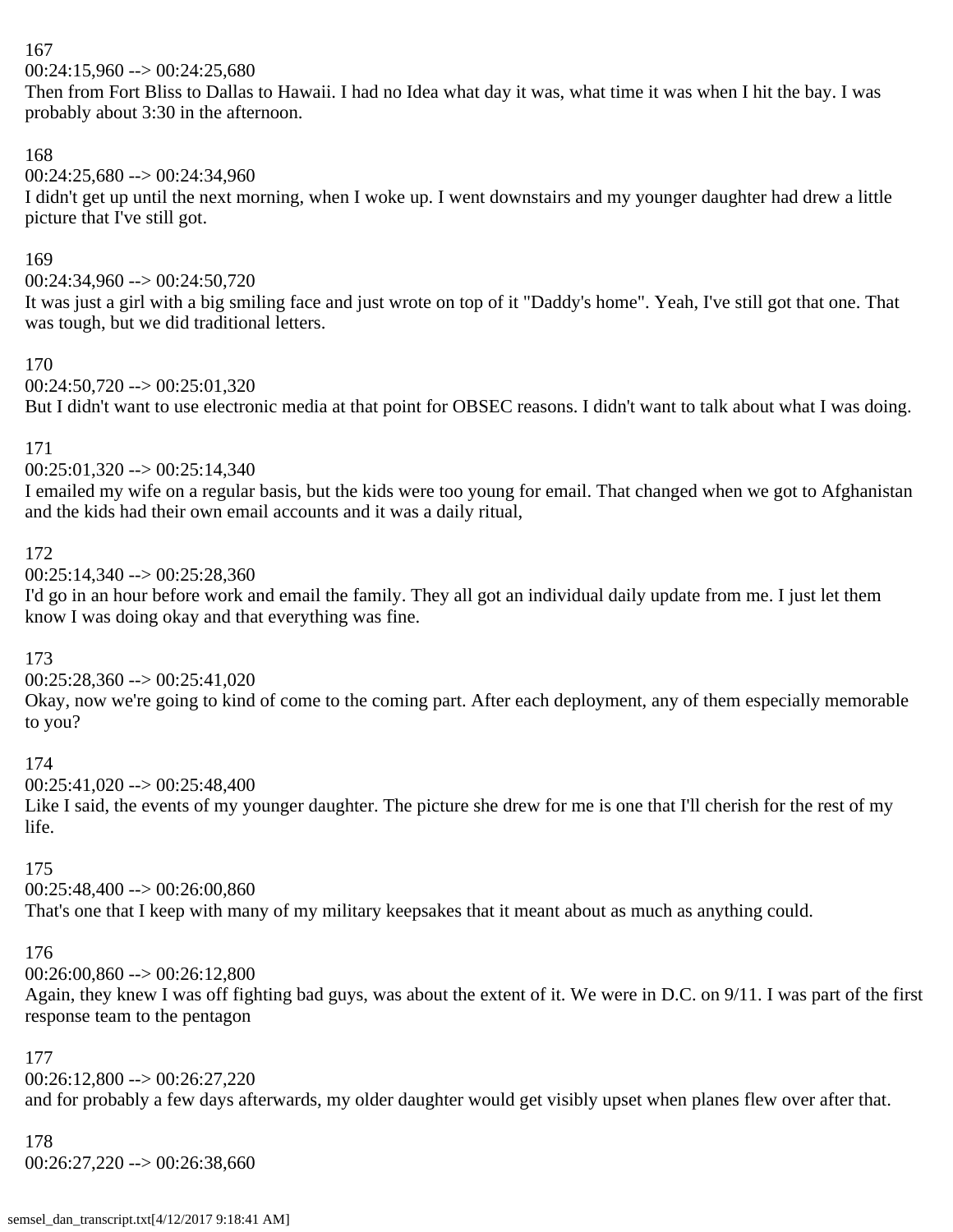That was... they didn't fully understand what happened when I went down to the Pentagon. I ran down there, the boss said "Dan, grab your gear your taking the team".

# 179

00:26:38,660 --> 00:26:46,720

And so I went down there, ran into the house, grabbed my go bag and told my wife "I'm going to the Pentagon, I don't know when I'll be home".

# 180

 $00:26:46,720 \rightarrow 00:26:54,840$ 

And that was a significant event for the girls, but they understood that the bad guys were trying to do bad things

# 181

00:26:54,840 --> 00:27:09,360

and that I was going to do my best to stop it. Afghanistan was a little different. The girls were in junior high and I was able to -- when I came home they were at school.

# 182

00:27:09,360 --> 00:27:21,880

So I met them at the bus came off. I t was a typical Missouri day in the fall with a lot of rain, but there was nothing that was going to stop me from standing up there at that bus stop.

# 183

00:27:21,880 --> 00:27:38,480

It made it worth it. It's kind of funny, because it took a long time for us, I think as a military, to understand how to bring people back the right way.

# 184

00:27:38,480 --> 00:27:50,240

I made a commission, I had a very good master sergeant I worked with in Missouri, that he and I believed that we needed to talk to everybody when they came home.

# 185

00:27:50,240 --> 00:28:02,080

So we'd find a way to catch every reintegration briefing and talk to them about, I mean the Army motto's like "Army strong", "be all you can be", and "aim high".

# 186

 $00:28:02,080 \rightarrow 00:28:11,000$ 

That's all really good, but I wanted them to hear from two people who had been there, who'd seen some of the ugliest that you could see,

# 187

 $00:28:11,000 \rightarrow 00:28:20,720$ 

that it took a huge amount of cojones to be able to say hey, I need help when I come home.

# 188

 $00:28:20,720 \rightarrow 00:28:31,460$ 

I saw the impact of deployments, of multiple deployments. My career field on the enlisted side and not on the officer side, I was one of the heaviest deployed in the Air Force.

### 189

 $00:28:31,460 \rightarrow 00:28:42,380$ 

We did do the convoy operations. I would match any of my convoy teams, any of my transportation drivers, I've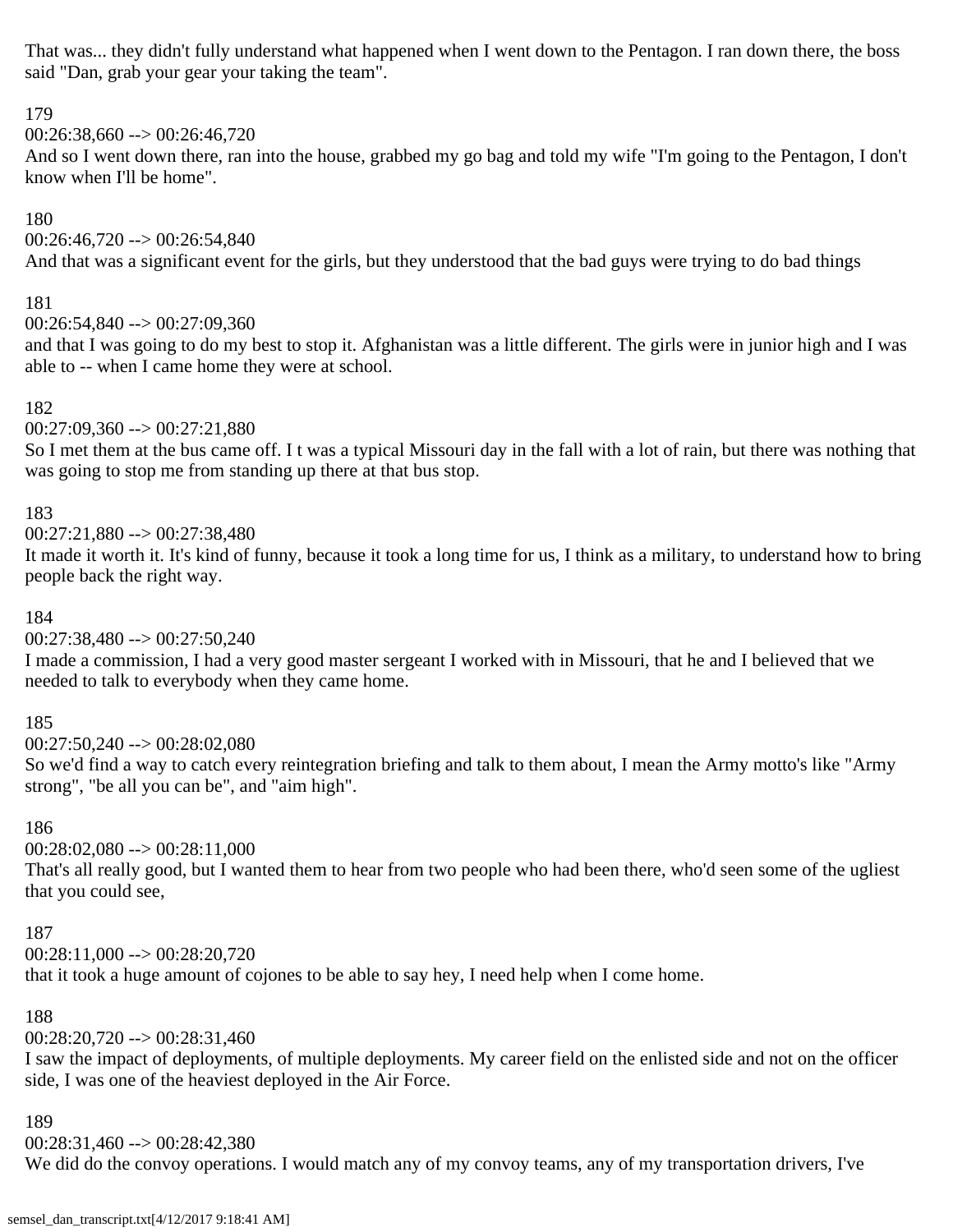matched their combat records just about any flyer

#### 190

 $00:28:42.380 \rightarrow 00:28:55.000$ 

and I'll tell you that the people with more combat time are my drivers, but we didn't get it at first, we didn't get properly how to bring people back

### 191

00:28:55,000 --> 00:29:02,720

and listen to what was being said or what wasn't being said when they came back through a deployment line.

# 192

00:29:02,720 --> 00:29:13,440

Everybody knows how to... everybody knows the answers to give when you walk back in, but getting people to where they're willing to say

### 193

 $00:29:13,440 \rightarrow 00:29:19,880$ "hey, I've got a problem. I need help". That's tough, that's very tough.

### 194

00:29:19,880 --> 00:29:20,440 Yeah.

### 195

00:29:20,440 --> 00:29:30,300

And its... having watched it, having lived it, if I didn't do it for the people I served with then I wasn't doing them a justice.

# 196

 $00:29:30,300 \rightarrow 00:29:41,400$ 

So but, between Chief Rare and I, we caught every single mission. When I was in North Dakota there's three planes that came in and out every day to North Dakota.

# 197

 $00:29:41,400 \rightarrow 00:29:51,160$ 

My deployers were on those commercial airlines and I met every single plane. I saw them all leave, I saw them all come home. I stood with their families.

### 198

00:29:51,160 --> 00:29:58,060

I wanted to make sure they understood as soon as they got off that plane that we were there and that we were going to be there for them.

### 199

 $00:29:58.060 \rightarrow 00:30:07.480$ 

Okay. Did you have any, like how were you received by your family and community when you got back from your deployment?

# 200

00:30:07,480 --> 00:30:19,520

That was tough on the family. My wife and I talked when I got back from Iraq. I asked her upfront the day that I got home, "do you want to know what I did?"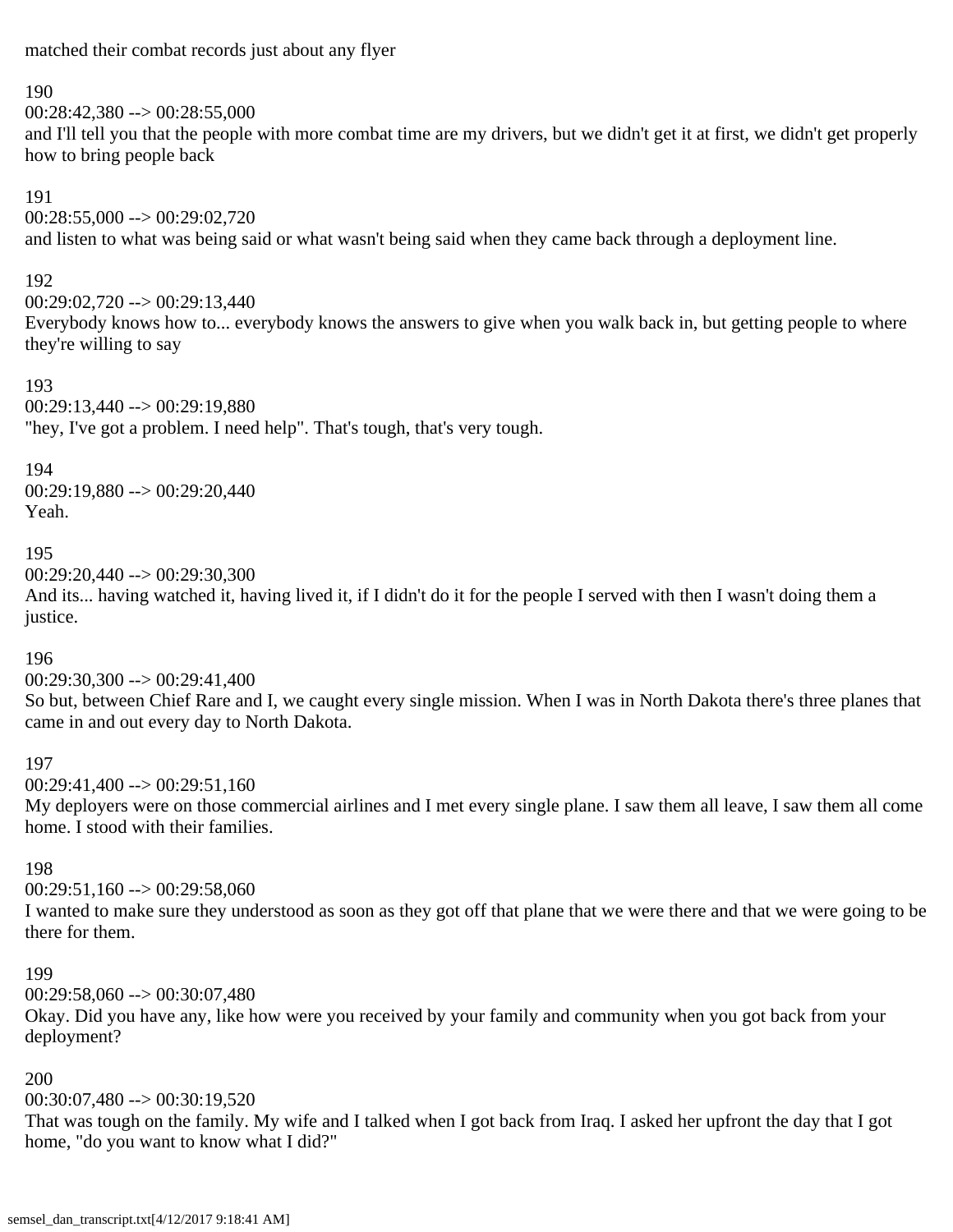201 00:30:19,520 --> 00:30:33,420 and she said "no" and so she didn't know. She found out once some folks came to present me with a decoration and then.... 202 00:30:33,440 --> 00:30:34,920 What decoration was that? 203 00:30:34,920 --> 00:30:36,920 Joint Service Accommodation, Metal for Valor. 204 00:30:36,920 --> 00:30:39,680 Okay. 205 00:30:39,680 --> 00:30:50,480 When the problem was my commander Iraq was my commander at home station and he elaborated 206 00:30:50,480 --> 00:30:55,220 He expanded on what was on the citation. So my wife knew all the details. 207 00:30:55,220 --> 00:30:58,380 And what was that citation for specifically? 208  $00:30:58,380 \rightarrow 00:31:13,100$ That was the IED hit, it was... well, I got kicked out of the office that day. The senior officer who came out, took a look at my wives face 209 00:31:13,100 --> 00:31:24,720 and as my commanding officer was expanding on what happened and talking more about it, she had just gone white as a sheet. 210 00:31:24,720 --> 00:31:32,600 And the senior officer looked at her and told my boss "Dan's done for the day". They kicked us out. 211 00:31:32,600 --> 00:31:33,100 Yeah. 212 00:31:33,100 --> 00:31:46,420 So I got a half-day off with my wife, but that's the first time she heard that and the good and the bad part was there's a lot she'll never know.

213 00:31:46,420 --> 00:31:48,800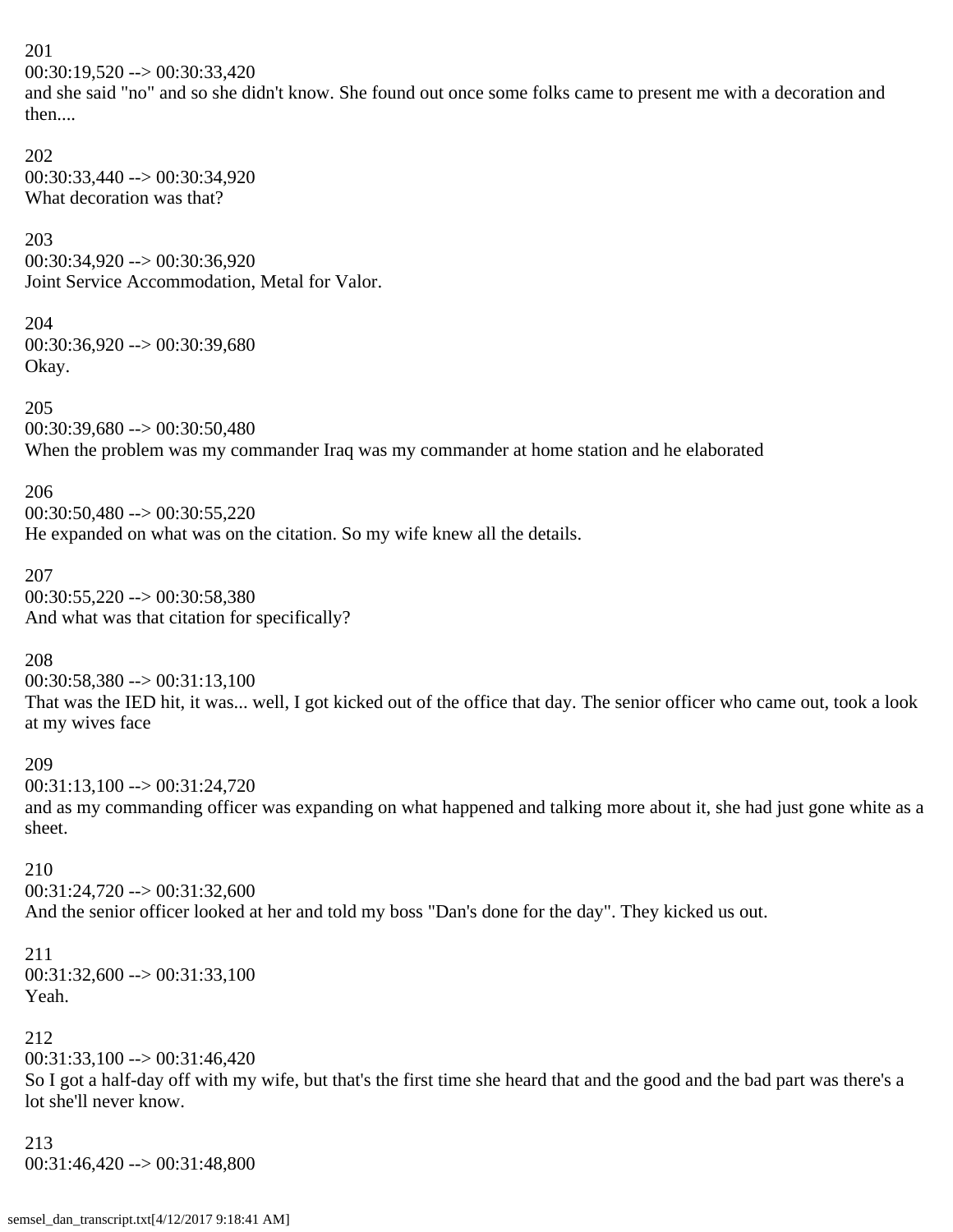Yeah.

214 00:31:48,800 --> 00:32:00,380 The community, every place I've been has been amazingly supportive of the military. That side of it was easy.

# 215

00:32:00,380 --> 00:32:13,180 The family side, that was the tough part. If my kids ask me I know what I'm going to tell them.

# 216

00:32:13,180 --> 00:32:25,520

I've told people, I've told friends that I did not have a normal career and some of the understand what it means.

### 217

00:32:25,520 --> 00:32:33,960

Alright, I've kind of come and we're going to focus on coming out of the military now. SO how did you readjust, you've only been year now, you said?

### 218

00:32:33,960 --> 00:32:34,680 Umhmm.

### 219

 $00:32:34,680 \rightarrow 00:32:42,580$ Okay, how have you so far readjusted to civilian life? Going for 25 years, you know, that's a lot.

# 220

00:32:42,580 --> 00:32:54,860

Wow, I told people my to-do-list. I retired on the 22nd of May, 2013. That was -- a few people caught on -- that was the day my mom died, the 22nd of May

### 221

 $00:32:54,860 \rightarrow 00:33:05,340$ 

and she had died 15 years prior and it was significant for that reason.

222 00:33:05,340 --> 00:33:12,020 I put down a to-do-list for the day after my retirement that says "Dan sleeps in and doesn't shave"

### 223

 $00:33:12,020 \rightarrow 00:33:25,760$ 

and I'm very proud to say that about at 12:30 in the afternoon, right afternoon, when I finally got out of bed, I refused to look at my razor and I went and said "yep, checklist done".

### 224

 $00:33:25,760 \rightarrow 00:33:40,080$ 

Adjusting to life after military, that's been a whole new adventure. I didn't know what I wanted to do when I grew up, I finally figured that out.

### 225

00:33:40,080 --> 00:33:58,420

It took a little while. I did, I got licensed to do financial counseling, investment advising, and insurance sales and did that for three months and did quite well at it,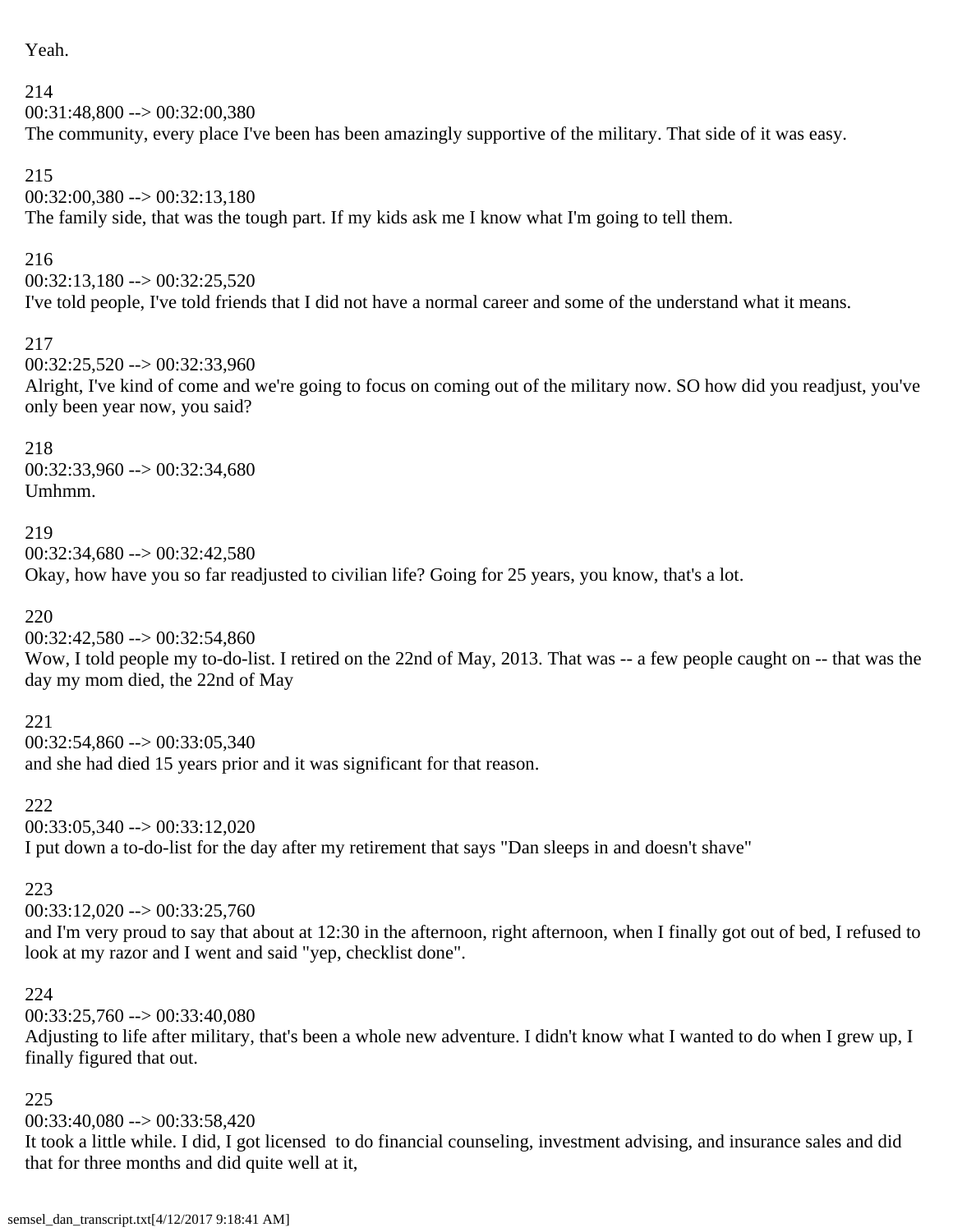$00:33:58,420 \rightarrow 00:34:10,760$ 

but it just didn't feel as satisfying as I really wanted to feel after my career and I got an opportunity to work with the veterans and help give back

227

00:34:10,760 --> 00:34:22,820

by finding employment opportunities for veterans in the Miami Valley and I joked with my boss a couple times that I can't believe they pay me to do this, this is amazing.

#### 228

00:34:22,820 --> 00:34:31,780

I can get up every day and know that something I'm doing is having an impact on a veteran, whether it's somebody that's been out of the military for 20 years

#### 229

00:34:31,780 --> 00:34:40,500

or whether it's somebody who's been out of the military for 20 days. I can do something to help them find what they want to do when they grow up.

#### 230

 $00:34:40,500 \rightarrow 00:34:46,080$ And it's extremely satisfying to work with the veterans in this community.

### 231

 $00:34:46,080 \rightarrow 00:34:49,520$ Okay, that's your full time job now?

# 232

 $00:34:49,520 \rightarrow 00:34:56,420$ 

Full time job, it's program manager of the Veterans Employers Connection through Goodwill-Easter Seals, Miami Valley.

#### 233

 $00:34:56,420 \rightarrow 00:34:58,000$ Okay.

# 234

00:34:58,000 --> 00:35:01,440 Working to build a network to help veterans find employment.

### 235

 $00:35:01,440 \rightarrow 00:35:09,060$ 

Okay. Have you stayed in contact with any of your... you know, the fellow veterans that you deployed with or that you were in the military a long time with?

236  $00:35:09,060 \rightarrow 00:35:11,320$ Kept in touch with them?

#### 237

 $00:35:11,320 \rightarrow 00:35:20,980$ I stayed in touch with a few. I learned early in my career that when you send out email addresses and phone numbers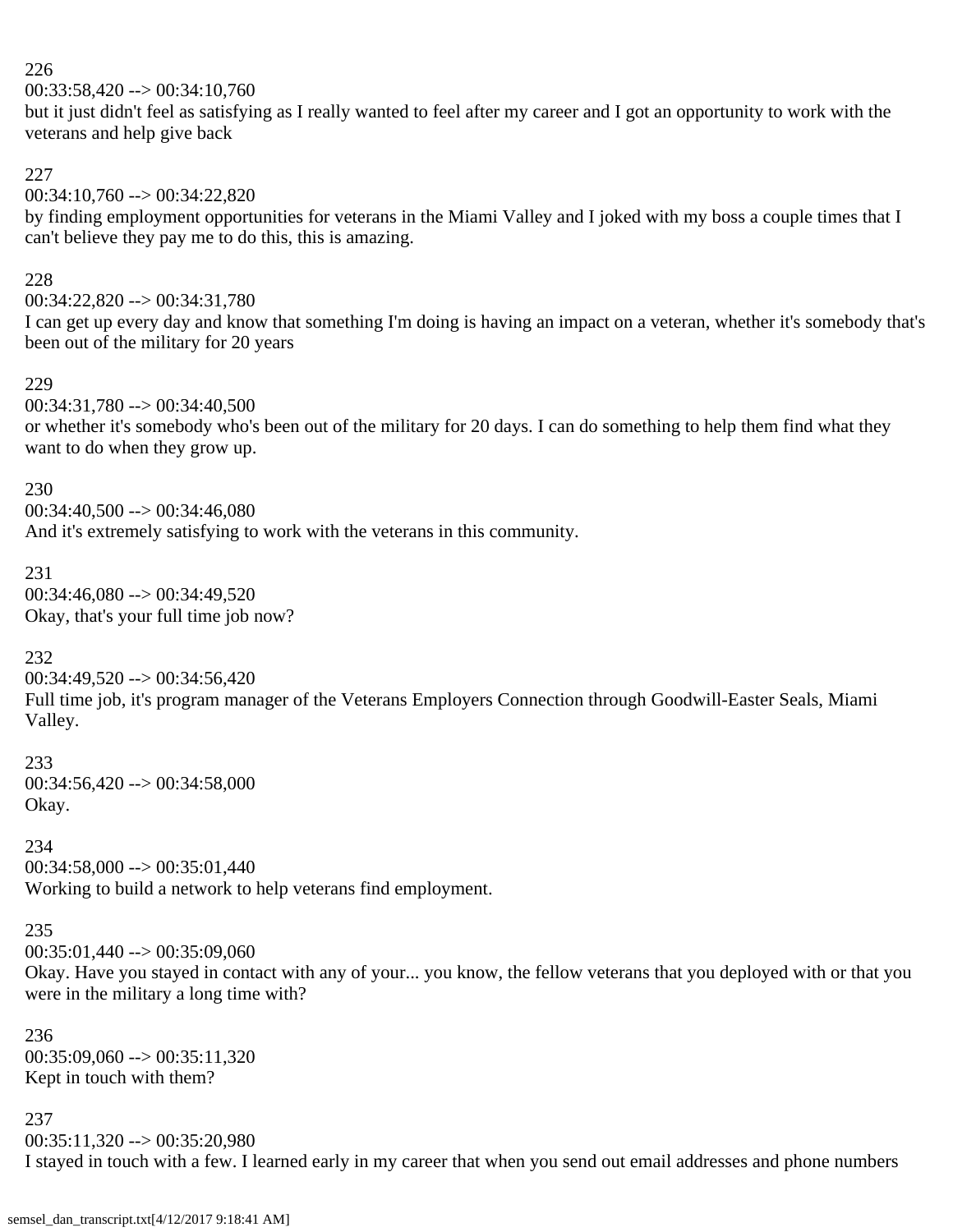and stuff like that, that you tend to throw it away after time.

### 238

00:35:20,980 --> 00:35:32,840

It gradually fades out. I'm still in touch with a few folks that I served with, some previous bosses, some friends that served alongside.

# 239

00:35:32,840 --> 00:35:46,720

It's kind of funny that one of my senior civilians, who is a retired Air Force master sergeant down in Panama, he and I are still in contact through Facebook and through email.

# 240

00:35:46,720 --> 00:35:54,740 Some of the folks that I served with in other deployments and other operations, other assignments the same.

### 241

 $00:35:54,740 \rightarrow 00:36:01,860$ It's funny, some of the folks are still there very much on the radar, some of them aren't.

### 242

00:36:01,860 --> 00:36:08,940 Okay, so we'll just kind of go into some reflections here about your military experience.

# 243

00:36:08,940 --> 00:36:17,040

How has like your military and your combat deployments and things like that, how has that affected your life in general?

# 244

 $00:36:17,040 \rightarrow 00:36:29,120$ Well, I've face a lot of of interesting challenges. I've had cancer for 13 years. I've fought hard to get...

# 245

00:36:29,120 --> 00:36:37,200

It's funny, because the Air Force wouldn't deploy me, they wouldn't send me overseas. The Army had no problems when I was in a joint unit.

# 246

 $00:36:37,200 \rightarrow 00:36:47,700$ That's how I ended up in Iraq. They said "that's all?" Okay, you're deployed". I found running to be my sanity.

# 247

00:36:47,700 --> 00:37:02,920

That's been my escape and my means of dealing with everything. I was challenged by a buddy of mine after my second cancer surgery to run a marathon

# 248

 $00:37:02,920 \rightarrow 00:37:16,440$ 

and then I did so. And then when I was in Iraq, that would be when I come back off convoy, the first thing I would do after we got back and did you debrief,

#### 249 00:37:16,480 --> 00:37:21,480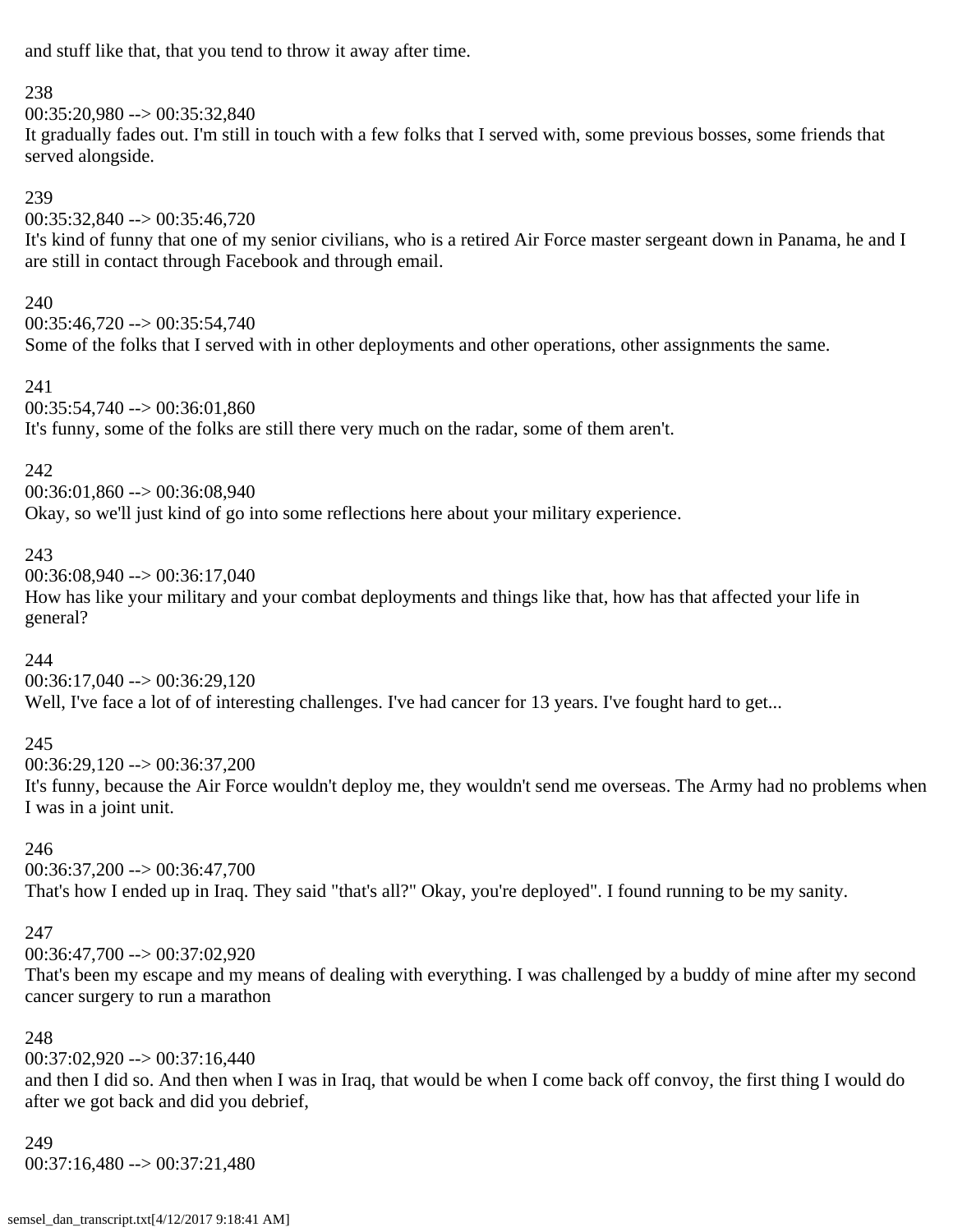once that was all done and we were dismissed, was I did the gym and I'd get on the treadmill

### 250

00:37:21,480 --> 00:37:31,780

and after swearing I'd never run another marathon my life, I went out and did it again and then I found out just how therapeutic it was for me.

# 251

00:37:31,780 --> 00:37:49,840

I can go out, particularly on the trails and just escaped. The bad days aren't bad anymore. Running is it for me. I run 50 miles a week, I've tried to find new was to push myself.

# 252

00:37:49,840 --> 00:38:07,080

I'm running 100 miles in a single race this weekend. It's a way I can go and I can personally control the volume of what goes on in my head and I love it.

253

00:38:07,080 --> 00:38:09,600

And that's helped you get helped you get through everything that..?

### 254

00:38:09,600 --> 00:38:27,940

That's been for me, I can go out by myself and just listen to the trees, talk to the trees, I can go out with a group and just focus on the run and the way it just charges me up.

### 255

00:38:27,940 --> 00:38:41,500

And good run can completely change my day, even if it's from having a rough day, I can get out there and burn away frustration, I can burn away anger, I can burn away fatigue.

# 256

 $00:38:41,500 \rightarrow 00:38:58.920$ 

Running has become my means to an end for keeping everything in balance. It's been a huge help for me. I don't get any faster as I get older, but at least think I' getting better looking.

### 257

00:38:58,920 --> 00:39:05,380 [laughing] Alright, what are some lessons then that your learned from your military experience overall?

# 258

 $00:39:05,380 \rightarrow 00:39:14,840$ 

That the one thing like is every day is a gift. We get 24 hours, but everyday that we can never get back.

# 259

00:39:14,840 --> 00:39:21,520 It's amazing, 24 golden hours and if you don't make the most of those 24 hours, you're missing out.

# 260

 $00:39:21,520 \rightarrow 00:39:25,760$ 

Every day has got to be celebrated for what it is, because you don't know if you're going to get another one.

# 261

00:39:25,760 --> 00:39:36,020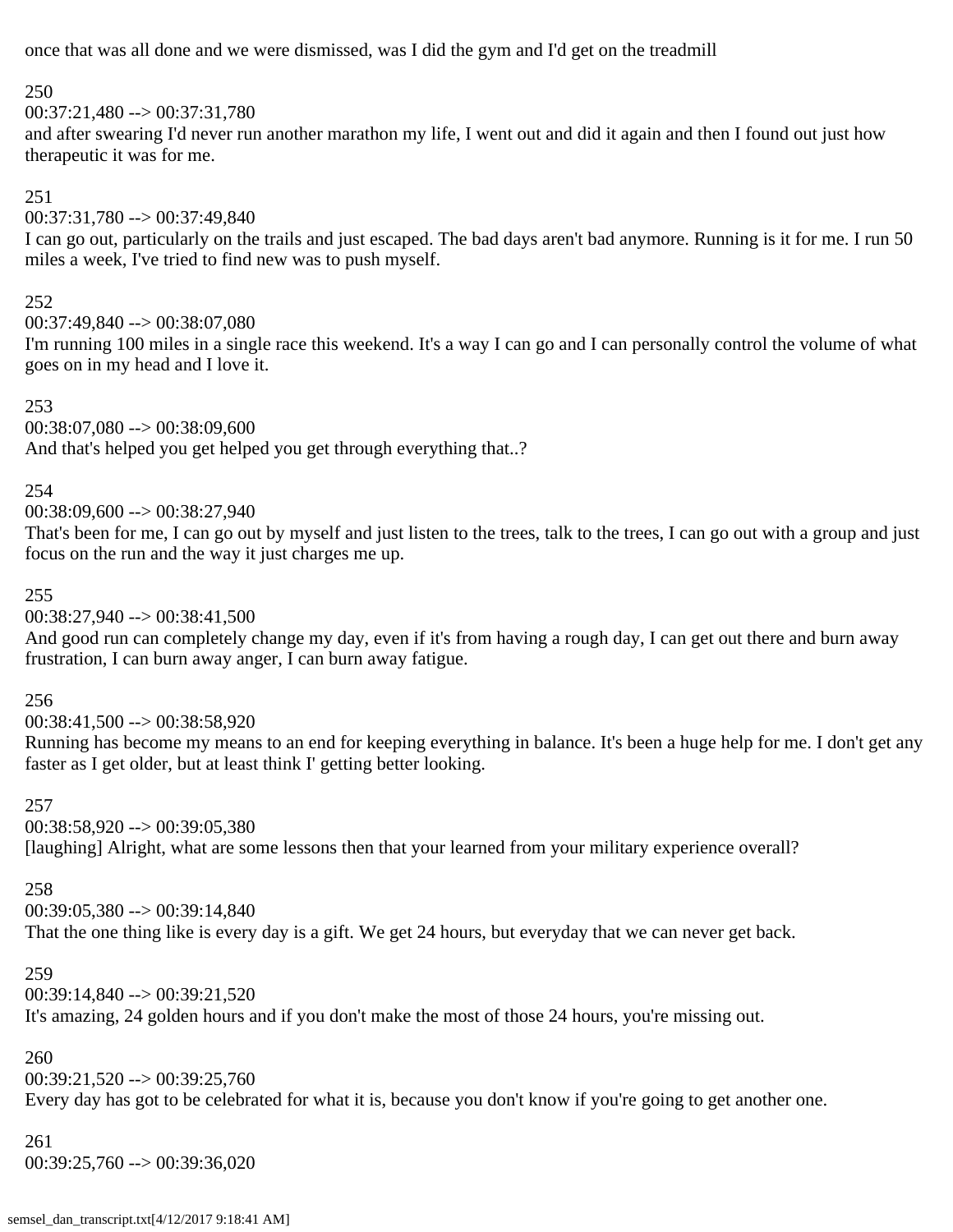So enjoy the moment and make the most out of it and it's the small things that make it worthwhile.

#### 262

 $00:39:36.020 \rightarrow 00:39:48.040$ 

I guess the thing that I took form it more than anything else and the second most powerful is, there's nothing you can't accomplish if you've got a good team with you.

### 263

 $00:39:48,040 \rightarrow 00:39:55,140$ If you're focused, if you know where each other's coming from, a good team can make miracles happen.

### 264

 $00:39:55,140 \rightarrow 00:40:00.680$ And that's I think, the two lessons that for me strike home the most.

#### 265

00:40:00,680 --> 00:40:10,340 Okay, now how is your military service impacted your feeling towards the military in general?

# 266

00:40:10,340 --> 00:40:27,240 I'm very glad I did it. If my kids join the military, I fully support them. I think there's just too many mistakes made by the media in the way the portray us.

# 267

00:40:27,240 --> 00:40:37,360 They're too free to try and categorize the members of the military. I look at military as, it's shaped me

# 268

00:40:37,360 --> 00:40:43,980 and I can look at specific events and see where those events, by themselves, have shaped me.

# 269

00:40:43,980 --> 00:40:53,980 It's a decision that started with a whim to help a friend get a scholarship and 25 years later I have no regrets about anything I did.

# 270

00:40:53,980 --> 00:41:01,920 I got a chance to work with some of America's finest and what could get better than that?

# 271

 $00:41:01,920 \rightarrow 00:41:04,620$ Okay. Do you have something you want to add?

# 272

 $00:41:04,620 \rightarrow 00:41:12,700$ 

Yeah, being able to you know, talk to you, because you were a finished office of vice commander at Wright-Patt, correct?

# 273 00:41:12,700 --> 00:41:17,240 That's correct, I was the vice commander for the 88th Airbase Wing at Wright-Patterson when I retired.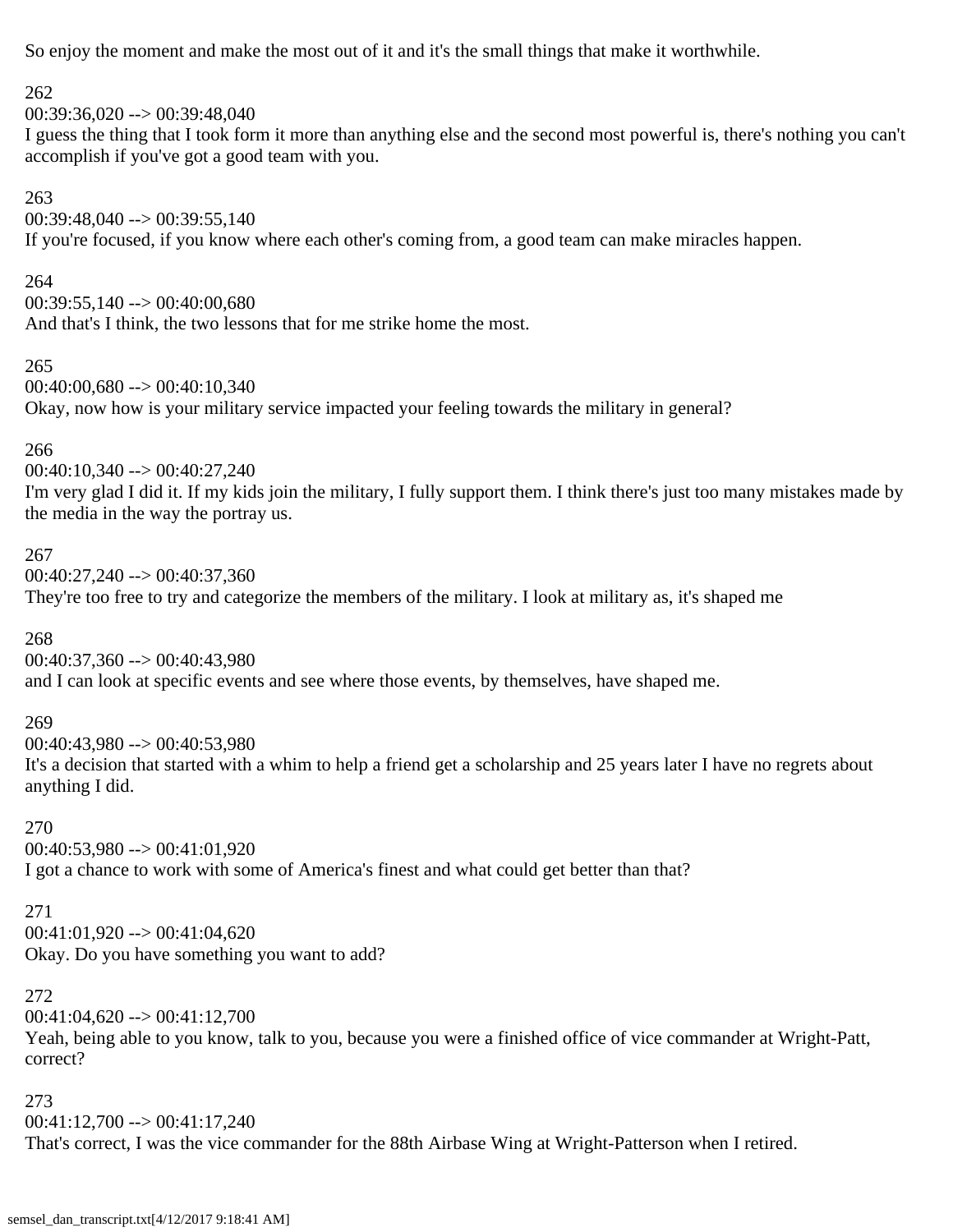274 00:41:17,240 --> 00:41:19,240 And you were a... what was your final rank?

275 00:41:19,240 --> 00:41:19,820 I was a colonel.

276 00:41:19,820 --> 00:41:20,460 Okay.

# 277 00:41:20,460 --> 00:41:22,460 O6.

278  $00:41:22,460 \rightarrow 00:41:35,840$ 

I guess you know, coming from an enlisted standpoint, what would you say -- because we had a lot of officers and what not, especially at Dyess and who...

### 279

00:41:35,840 --> 00:41:45,700 it seemed like they were kind of going with just a speech, like it was kind of like a canned "hey, here's to get you excited". What would you do like,

### 280

 $00:41:45,700 \rightarrow 00:41:55,540$ 

if you really had to tell your guys, not only just to get them pumped up, but really how to succeed in life and succeed in their lives as a whole and a future

### 281

 $00:41:55.540 \rightarrow 00:42:08.340$ 

and with their families. I mean did you have anything that you took pride the fact that you know, you said something and you wanted affect change in everyone's life that you came across,

#### 282

 $00:42:08,340 \rightarrow 00:42:15,240$ because that's a high position that you were in and very respectable and I'm sure a lot of guys listen to you.

### 283

 $00:42:15.240 \rightarrow 00:42:32.080$ 

One thing I told people -- and it's funny, it's a lesson I still use now, I coach a running club in Kettering -- I tell people trust your training and I've been using that philosophy for ages.

#### 284

 $00:42:32:080 \rightarrow 00:42:38.460$ Folks, nobody goes out to do a poor job. Not everybody's going to achieve the same level of excellence,

### 285

00:42:38,480 --> 00:42:44,880 but I'll be just as happy watching a person take a bigger step than they've taken before,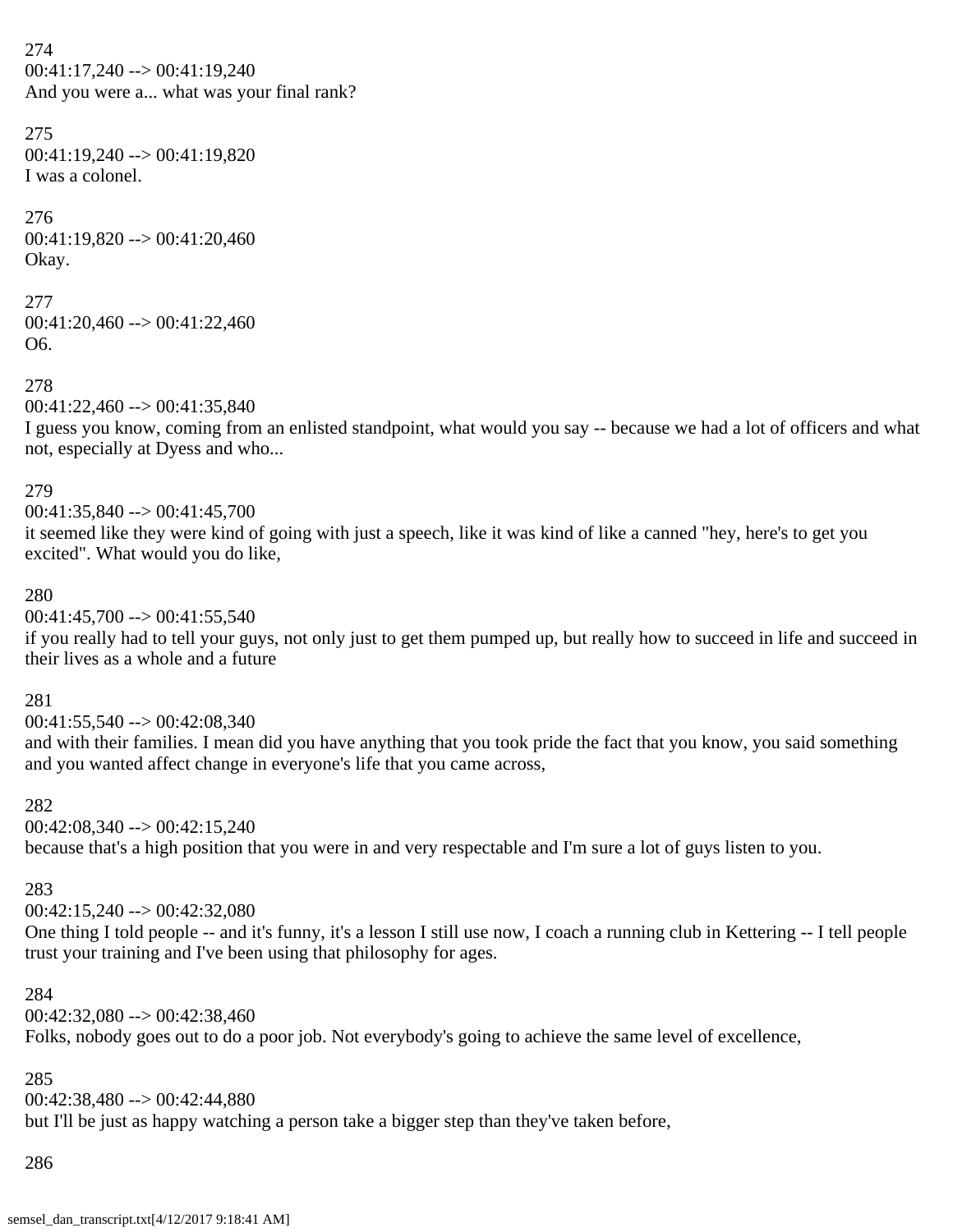### $00:42:44,880 \rightarrow 00:42:50,120$

whether it comes to where they served, were they one of my airmen or whether it was....

# 287

 $00:42:50,120 \rightarrow 00:43:03,720$ 

I think one of the moments that strikes home with me quite a bit, particularly given today's political climate, was when one of my young airmen basically ran to me into my office

# 288

00:43:03,720 --> 00:43:18,940

to tell me he had just become a US citizen. He was from Central America and I don't know the full background, but the day that he got his citizenship was significant enough for him running out of the warehouse,

# 289

00:43:18,940 --> 00:43:30,300

down the hall to tell me "I did it" and it was just one of those things just to be able to celebrate with him, just those little steps.

### 290

 $00:43:30,300 \rightarrow 00:43:42,840$ 

People know when you're feeding them a line and I've tried to always lead from my heart. It's, I mean, there's times and places for the cheerleader to come out.

# 291

00:43:42,840 --> 00:43:51,900

There's times and places to sugar coat it, but the long and short is people know when you're feeding them a line and I figured it was best to just be myself,

# 292

 $00:43:51,900 \rightarrow 00:44:03,880$ 

let them see me being myself. My deputy in North Dakota caught on real quick. You can't embarrass me. You can put a pie in my face, you can hit me in a dunk tank,

# 293

 $00:44:03.880 \rightarrow 00:44:14.120$ you can try and prank me, but you're not going to embarrass me, because I'm willing to do that for just because.

# 294

 $00:44:14,120 \rightarrow 00:44:25,000$ 

I your yourself as a leader, if you be yourself and you let people see you comfortable with who you are and if you trust them to do what they've been trained to do

# 295

 $00:44:25,000 \rightarrow 00:44:34,840$ 

and let them learn how to do it, let them not be afraid to make a mistake, if you get them set up that way, they're going to some amazing things for you.

# 296

00:44:34,840 --> 00:44:42,740 It's the strength of a team. If they believe in what they can do as a team they'll make miracles happen.

# 297

00:44:42,740 --> 00:44:52,200

Most people don't need someone giving them direct step A, step B, step C, they can read and follow the directions. They